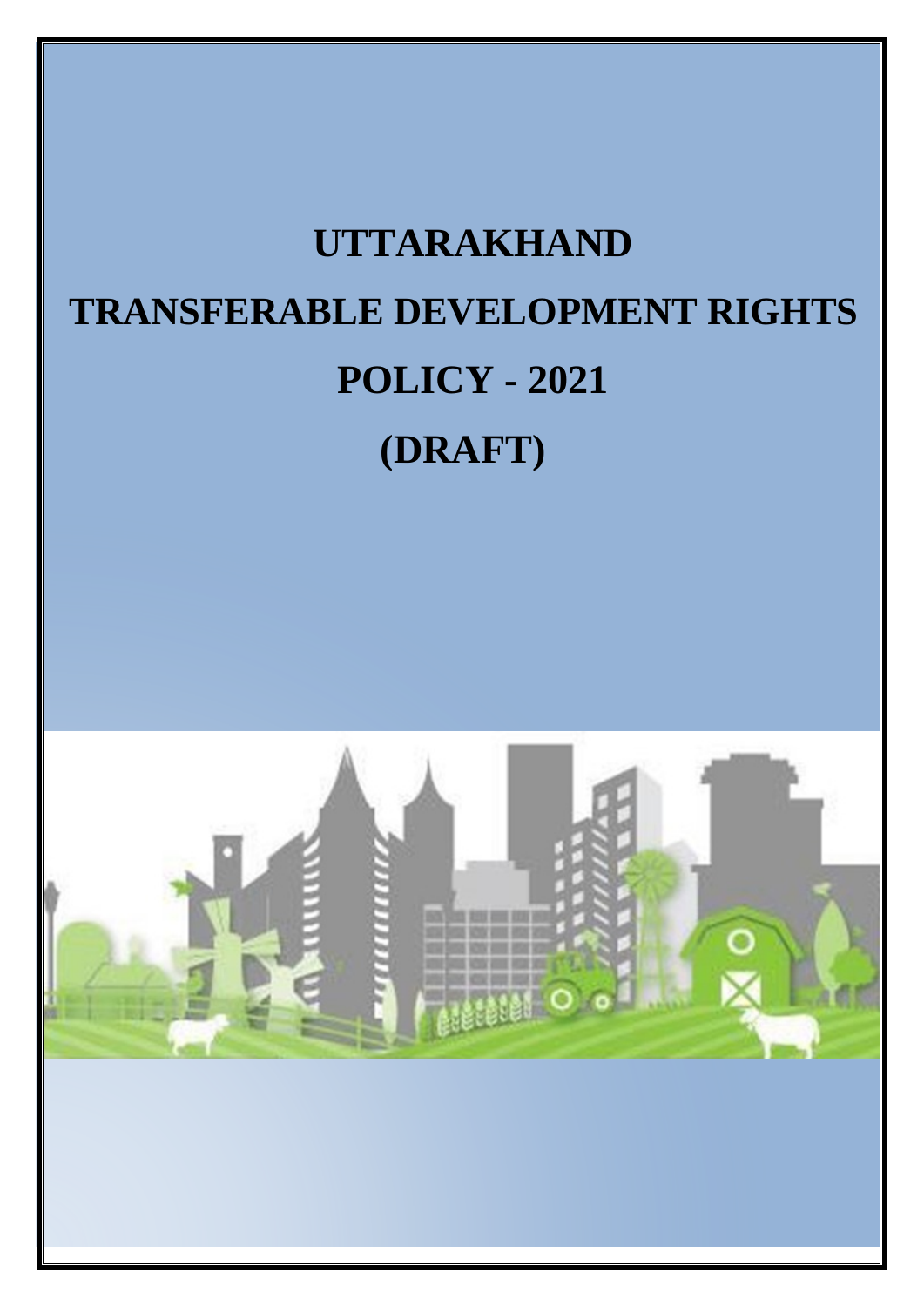|                                                                        | <b>Contents</b>                                                                               |  |  |  |  |
|------------------------------------------------------------------------|-----------------------------------------------------------------------------------------------|--|--|--|--|
| 1                                                                      |                                                                                               |  |  |  |  |
| 2                                                                      |                                                                                               |  |  |  |  |
| 3                                                                      |                                                                                               |  |  |  |  |
| 4                                                                      |                                                                                               |  |  |  |  |
| 5                                                                      |                                                                                               |  |  |  |  |
| 6                                                                      |                                                                                               |  |  |  |  |
| 7                                                                      |                                                                                               |  |  |  |  |
| 8                                                                      |                                                                                               |  |  |  |  |
| 9                                                                      |                                                                                               |  |  |  |  |
| 10                                                                     |                                                                                               |  |  |  |  |
| 11                                                                     |                                                                                               |  |  |  |  |
| 12                                                                     | Documents to be submitted along with Application for Grant for Transferable (DRC) Development |  |  |  |  |
| 13                                                                     |                                                                                               |  |  |  |  |
| 14                                                                     |                                                                                               |  |  |  |  |
| 15                                                                     |                                                                                               |  |  |  |  |
| 16                                                                     |                                                                                               |  |  |  |  |
| 17                                                                     |                                                                                               |  |  |  |  |
| 18                                                                     |                                                                                               |  |  |  |  |
| 19                                                                     |                                                                                               |  |  |  |  |
| 20                                                                     |                                                                                               |  |  |  |  |
| 21                                                                     |                                                                                               |  |  |  |  |
|                                                                        |                                                                                               |  |  |  |  |
| 23                                                                     |                                                                                               |  |  |  |  |
|                                                                        |                                                                                               |  |  |  |  |
|                                                                        |                                                                                               |  |  |  |  |
|                                                                        |                                                                                               |  |  |  |  |
|                                                                        |                                                                                               |  |  |  |  |
|                                                                        |                                                                                               |  |  |  |  |
|                                                                        | TRANSFERABLE DEVELOPMENTS RIGHT CERTIFICATE FOR DEVELOPMENT AREA 23                           |  |  |  |  |
|                                                                        |                                                                                               |  |  |  |  |
|                                                                        |                                                                                               |  |  |  |  |
|                                                                        |                                                                                               |  |  |  |  |
| APPLICATION FOR TRANSFR OF TRANSFERABLE DEVELOPMENT RIGHTS CERTIFICATE |                                                                                               |  |  |  |  |
|                                                                        |                                                                                               |  |  |  |  |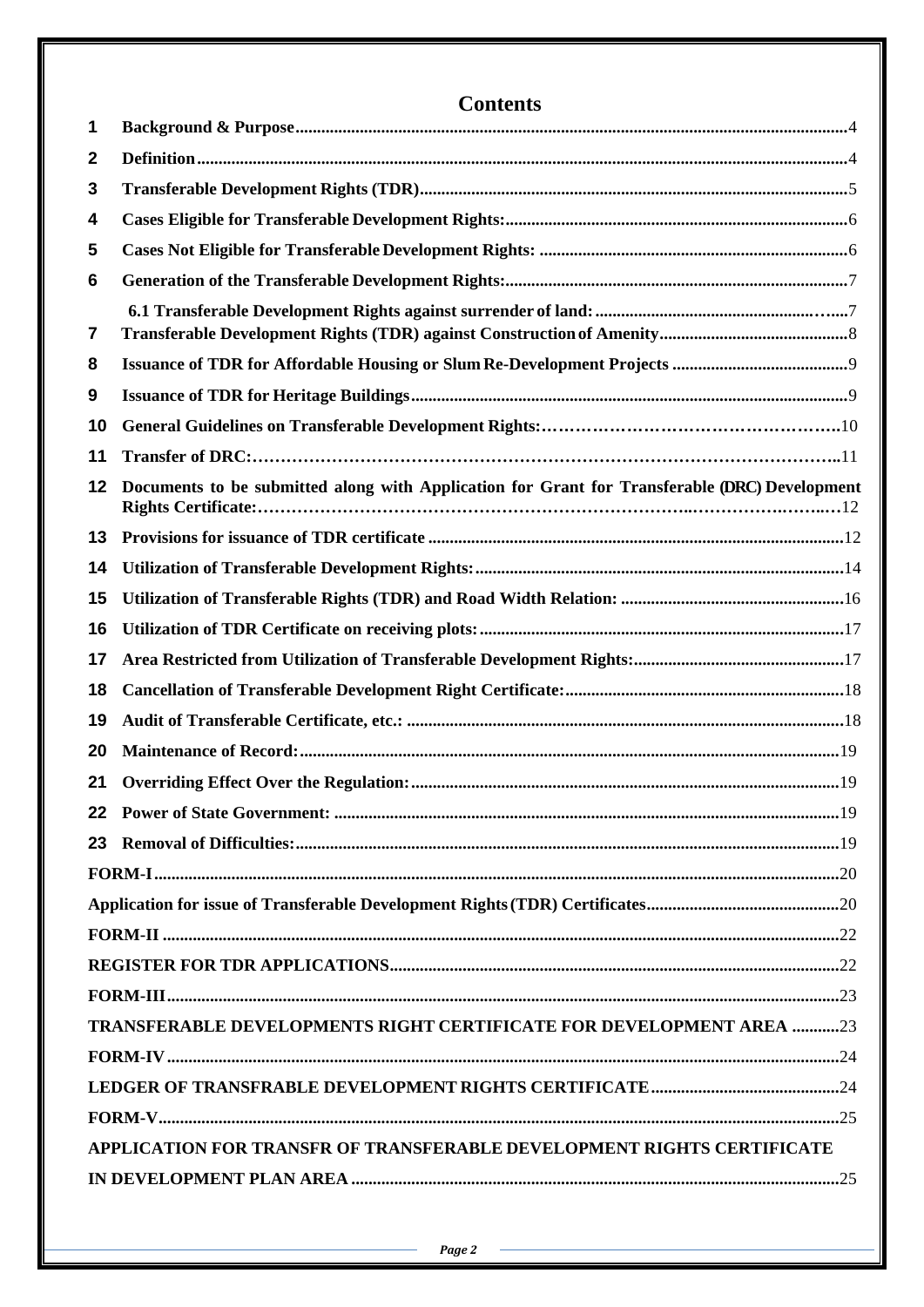| ${\bf FORM-VI} \nonumber \hspace{1.0cm} \ldots \hspace{1.0cm} \ldots \hspace{1.0cm} \ldots \hspace{1.0cm} \ldots \hspace{1.0cm} \ldots \hspace{1.0cm} \ldots \hspace{1.0cm} \ldots \hspace{1.0cm} \ldots \hspace{1.0cm} \ldots \hspace{1.0cm} \ldots \hspace{1.0cm} \ldots \hspace{1.0cm} \ldots \hspace{1.0cm} \ldots \hspace{1.0cm} \ldots \hspace{1.0cm} \ldots \hspace{1.0cm} \ldots \hspace{1.0cm} \ldots \hspace{1.$ |
|----------------------------------------------------------------------------------------------------------------------------------------------------------------------------------------------------------------------------------------------------------------------------------------------------------------------------------------------------------------------------------------------------------------------------|
|                                                                                                                                                                                                                                                                                                                                                                                                                            |
|                                                                                                                                                                                                                                                                                                                                                                                                                            |
|                                                                                                                                                                                                                                                                                                                                                                                                                            |
|                                                                                                                                                                                                                                                                                                                                                                                                                            |
| REGISTER OF APPLICATIONS RECEIVED FOR UTILIZATION OF TDR CERTIFICATE TO BE                                                                                                                                                                                                                                                                                                                                                 |
|                                                                                                                                                                                                                                                                                                                                                                                                                            |
| TRANSFERABLE DEVELOPMENT RIGHTS CERTIFICATE UTILIZATION ORDER (TCUO)                                                                                                                                                                                                                                                                                                                                                       |
| $FORM-X …$ …                                                                                                                                                                                                                                                                                                                                                                                                               |
|                                                                                                                                                                                                                                                                                                                                                                                                                            |
|                                                                                                                                                                                                                                                                                                                                                                                                                            |
|                                                                                                                                                                                                                                                                                                                                                                                                                            |
|                                                                                                                                                                                                                                                                                                                                                                                                                            |
|                                                                                                                                                                                                                                                                                                                                                                                                                            |
|                                                                                                                                                                                                                                                                                                                                                                                                                            |
|                                                                                                                                                                                                                                                                                                                                                                                                                            |
|                                                                                                                                                                                                                                                                                                                                                                                                                            |
|                                                                                                                                                                                                                                                                                                                                                                                                                            |
|                                                                                                                                                                                                                                                                                                                                                                                                                            |
|                                                                                                                                                                                                                                                                                                                                                                                                                            |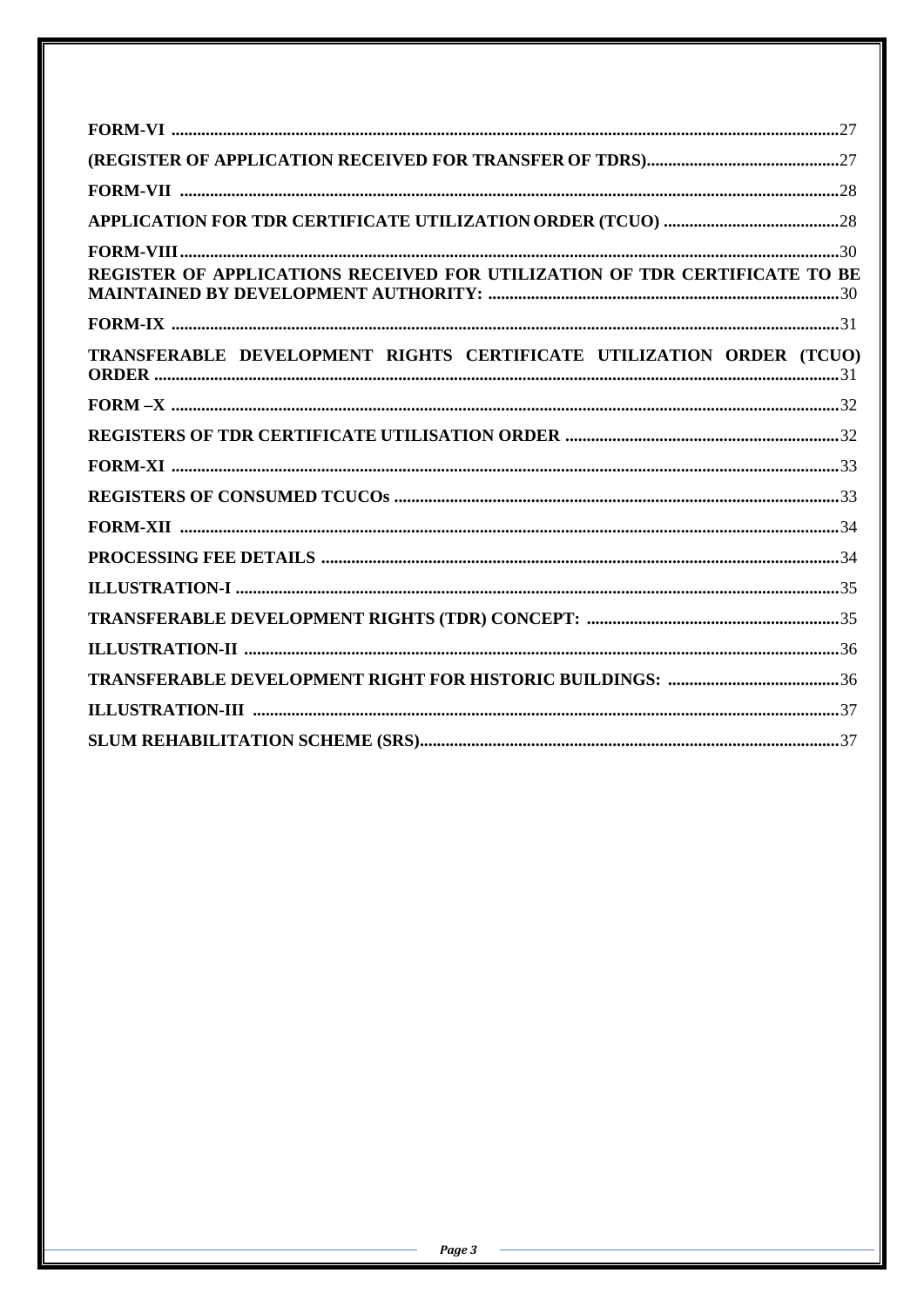# **Uttarakhand Transferable Development Rights (TDR) Policy Draft**

## **1 Background & Purpose:**

Transferable Development Rights (TDR) is a land development rights (permitted to be used for new and existing buildings) issued by the Local Development Authority, in the form of a certificate regulated under the building byelaws or in conjunction with the TDR guidelines/Rules framed by the State Government. It is a certificate issued by the competent authority to an owner or a lessee of the land on surrender of the gross 'area' of the land which is required for public purpose Notified TDR rules/policy are already in operation in states of Maharashtra, Karnataka, Gujrat, Rajasthan and Orissa.

The compensation in the form of TDR is broadly applicable for following purposes;

- 1.1 Development of green spaces- parks/ open spaces/playgrounds /water bodies etc. as per the provision of Master plan or Zonal Plan or Town Planning Schemes or Local Area Plan.
- 1.2 Development of roads including road widening and strengthening of other trunk infrastructure as per the provision of Master plan or Zonal Plan or Town Planning Schemes or Local Area Plan or TOD scheme.
- 1.3 Development of public parking lots.
- 1.4 Development of city level facilities/other public purposes as per as per the provision of Master plan or Zonal Plan or Town Planning Schemes or Local Area Plan or TOD scheme.
- 1.5 Slum rehabilitation scheme.
- 1.6 Public housing redevelopment.
- 1.7 Development of affordable houses.
- 1.8 Preservation of historical buildings/ landmarks/ heritage structures etc.
- 1.9 In lieu of land surrendered or reserved for other purposes as specified by the Government.

## **2 DEFINITIONS**

For purpose of this document, the key terms are defined in this section.

- 2.1 **Floor Area Ratio (FAR)** refers to the quotient obtained by dividing the total Built- Up Area (BUA) of all floors by the plot area. For example, the FAR of 1 on a 100 sqm plot translates to 100 sqm of BUA. Which is permissible?
- 2.2 **Development Control Regulations (DCR)** of the city govern the building envelope based on FAR, maximum ground coverage of the building, building height or number of floors, minimum building setbacks and margins, minimum open spaces, minimum parking, and other requirements.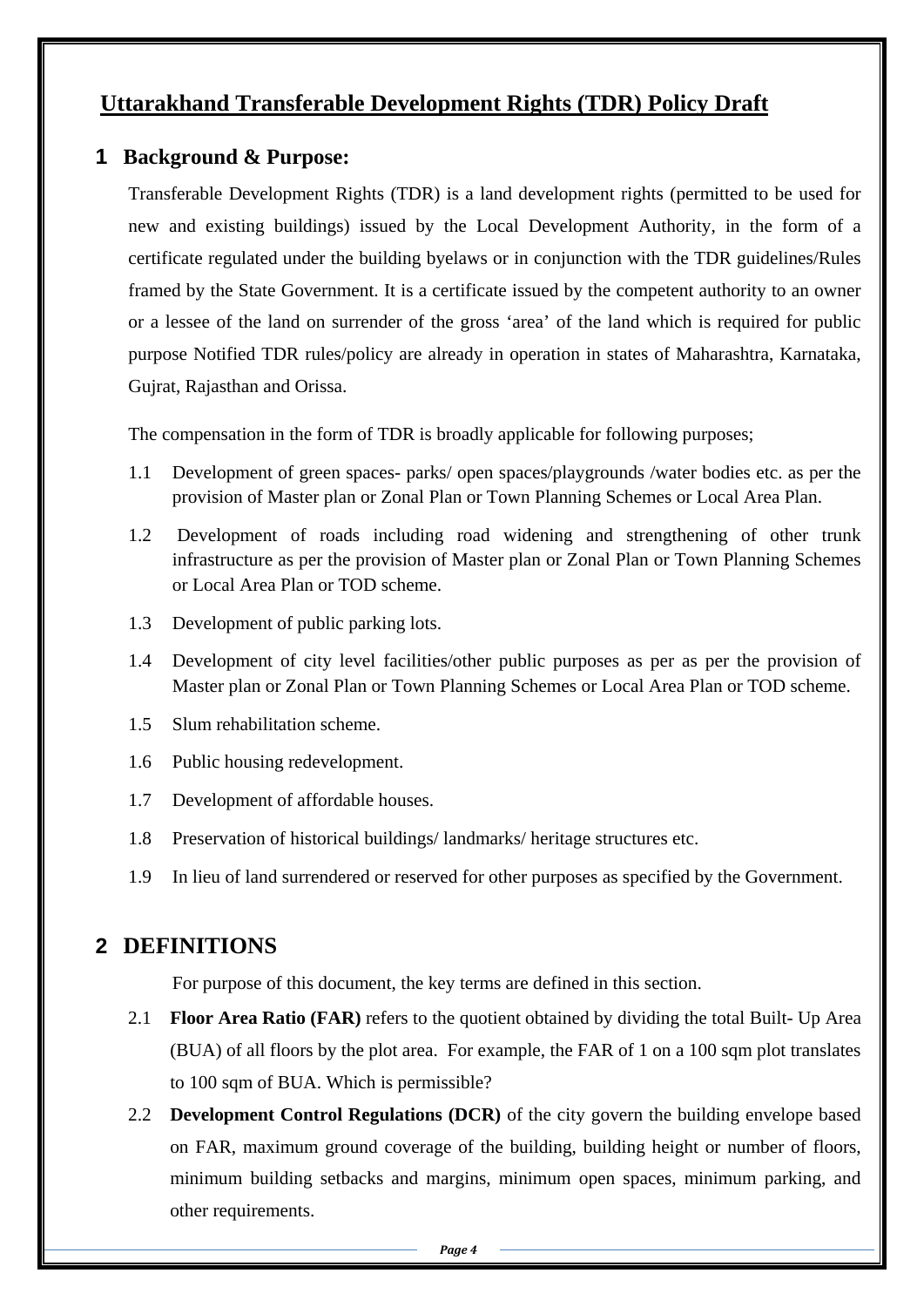- 2.3 **Base FAR is the basic FAR** permitted by the competent authority as a matter of right without any cost.
- 2.4 **Purchasable/Chargeable/Premium FAR** is the FAR available by additional payment to the competent authority as per the applicable rules.
- 2.5 **Maximum permissible FAR** is the FAR that includes the base FAR, TDR FAR and purchasable FAR.
- 2.6 **TDR Certificate/Development Rights Certificate (DRC)** is a certificate issued by the competent authority to an owner or a lessee of the land on surrender of the gross 'area' of the land which is required for public purpose. Such 'area' of land must be free of cost and free from all encumbrances. The certificate comprises of the details like FAR credit in square meters of the built-up area to which the owner or lessee is entitled, the place from where it is generated and the rate of that plot as prescribed in the Annual Statement of Rates issued by the Registration Department or other concerned department for the concerned year.
- 2.7 **'Sending Zones'** means a zone of land or part thereof which is proposed to be surrendered to the competent authority in lieu of a TDR certificate. Similarly, 'Origination Plot' means the plot in which the development right originated due to surrender of 'Area'.
- 2.8 **'Receiving Zone'** means a zone of land or part thereof over which the TDR certificate is proposed or permitted to be utilized.

## **3 Transferable Development Rights (TDR):**

- 3.1 Transferable Development Rights (TDR) is compensation in the form of Floor Area Ratio (FAR) which entitles the owner for construction of extra built-up area in lieu of land surrendered or reserved for other purposes as specified by the Government subject to provisions in building by- laws or the guidelines issued by the Government.
- 3.2 This FAR credit is issued in a certificate which is called as Development Right Certificate (DRC).
- 3.3 Development Rights Certificate (DRC) may be issued by any officer designated by the Government or Vice Chairman of the Development Authority as the case may be under his signature and approve thereon in writing in figures and in words, the FAR credits in square meters of the built-up area to which the owner or lessee is entitled, the place from where it is generated **(Sending Plots)** and the rate of that plot as prescribed in the Circle Rates and can utilize the same at the remaining part of the building or any other plot **(Receiving plots)**  as specified in the Master Plan/Zonal Plan/LAP.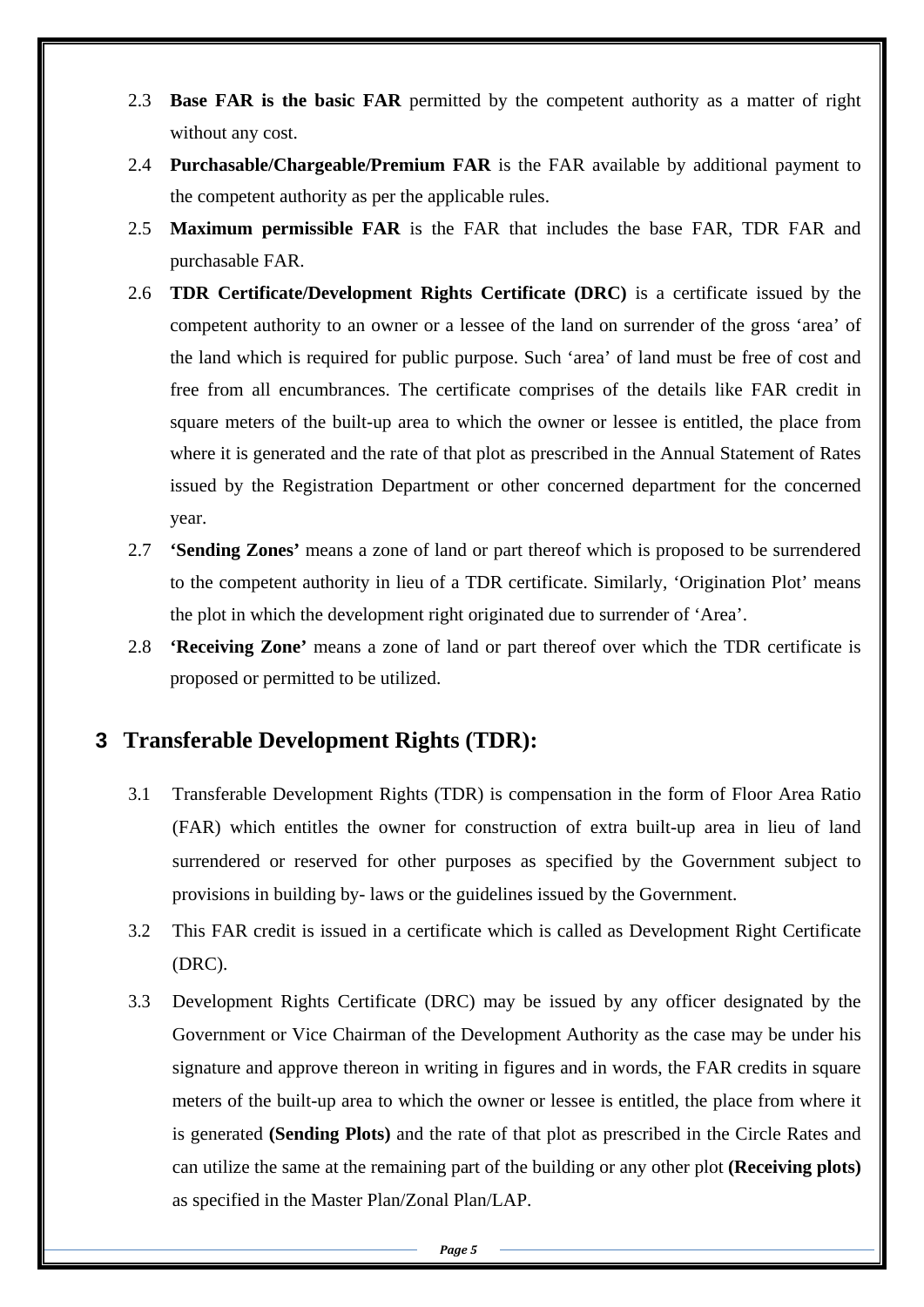## **4 Cases Eligible for Transferable Development Rights:-**

Compensation in terms of Transferable Development Rights (TDR) shall be applicable for the following purposes,

- 4.1 Lands under various reservations for public purposes, new roads, road widening etc. which are subjected to acquisition, proposed in the Master Plan or Zonal Plan or Town Planning Schemes or Local Area Plan or as intended by the Government.
- 4.2 Lands under any deemed reservations proposed in the Master Plan Master Plan or Zonal Plan or Town Planning Schemes or Local Area Plan or as intended by the Government.
- 4.3 Development or construction of the amenity on land.
- 4.4 Unutilized FAR of any structure or precinct or area which is declared as Heritage structure or Precinct.
- 4.5 In lieu of constructing housing for affordable housing for the weaker sections of the society.
- 4.6 The purposes as may be notified by the Government from time to time, by way of, modification to, new addition of, any of the provisions of Uttarakhand Urban and Country Planning and Development (Amendment) Act, 2013 or Uttarakhand Building Construction and Development Byelaws Regulation, 2011 (Amended time to time).

#### **5 Cases Not Eligible for Transferable Development Rights:-**

It shall not be permissible to grant Transferable Development Rights (TDR) in the following circumstances:-

- 5.1 For earlier land acquisition or development for which compensation has been already paid partly or fully by any means.
- 5.2 Where award of land has already been declared and which is valid under the Act, 1894 or the Right to Fair Compensation & Transparency in Land Acquisition, Rehabilitation and Resettlement Act, 2013 or The Uttarakhand Land Pooling Scheme (Implementation) Rules, 2015 unless lands are withdrawn from the award by the Appropriate Authority according to the provisions of the relevant Acts.
- 5.3 In cases where layout has already been sanctioned and layout roads are incorporated as Development Plan/Master Plan roads prior to these regulations.
- 5.4 If the compensation in the form of FAR or by any means has already been granted to the owner.
- 5.5 For any designation, allocation of the use or zone which is not subjected to acquisition.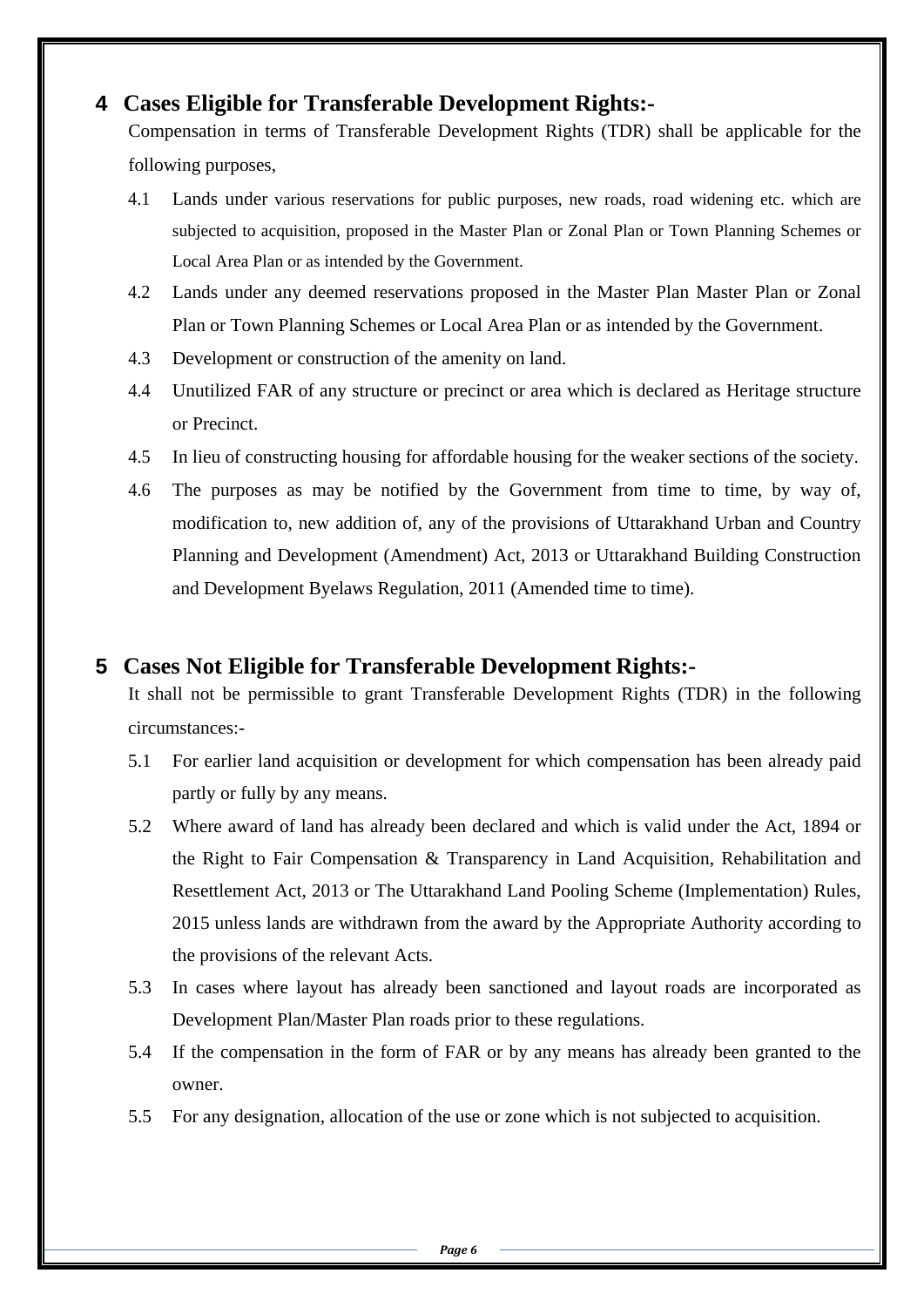## **6 Generation of the Transferable Development Rights:-**

#### 6.1 **Transferable Development Rights against surrender of land:-**

6.1.1 For surrender of the gross area of the land which is subjected to be acquired, free of cost and free from all encumbrances, the owner shall be entitled for TDR irrespective of the FAR permissible or development potential or land use of the said land to be surrendered and also that of land surrounding to such land may be at the rate as given below:-

| <b>Area Designated on Master Plan</b>                  | <b>Entitlement for TDR</b> |
|--------------------------------------------------------|----------------------------|
| Lessdensebuilt-upareaorlessdensityareasornon-congested | 2 times the area of        |
| area as may be defined in Master Plan                  | surrendered land           |
| Highbuilt-upareaorCorecongestedAreaasmaybedefinedin    | 3 times the area of        |
| Master Plan                                            | surrendered land.          |

For Example: If one surrendered 30 sqm area free of cost & free from all encumbrances, in that case, the owner will be entitled to get TDR of 60 sqm if his land is in less dense built-up area and 90 sqm if his land is in high built-up area or Core Congested area.

- 6.1.2 For Preservation/Reservation/Conservation of Ecological Sensitive areas, Lakes/Water bodies/Rivers/Nalas alongwith their buffer areas, area specific agro rich crops/Orchards/Tea estates etc. Equivalent to 2 times of such buffer area/preservation area preserved at owners cost shall be provided with TDR Certificates. Land use conversion shall not be permitted. Any construction work in contravention to the provisions of the zoning of the said area if undertaken, within the said area shall be treated as unauthorized construction and shall be dealt with the provisions of the relevant Acts.
- 6.2 The TDR, if is to be utilized on same building area from where the land is surrendered will be in addition to the FAR which is permissible as per Uttarakhand Building bylaws for the net plot area.
- 6.3 Provided also that Additional / incentive Transferable Development Rights (TDR) to the extent of 20%, 15%, 10% and 5% of the surrendered land area shall also be allowed to the land owners who submit the proposal suo-moto for grant of Transferable Development Rights (TDR ) within 2 ,3, 4 years and 5 years from this notification respectively.
- 6.4 Provided that the quantum of generation of TDR as prescribed above, shall not be applicable for TDR generated from construction of amenity, Slum TDR, and Heritage TDR.
- 6.5 DRC shall be issued only after the land is surrendered to the Development Authority, free of cost and free from encumbrances by way of registered deed.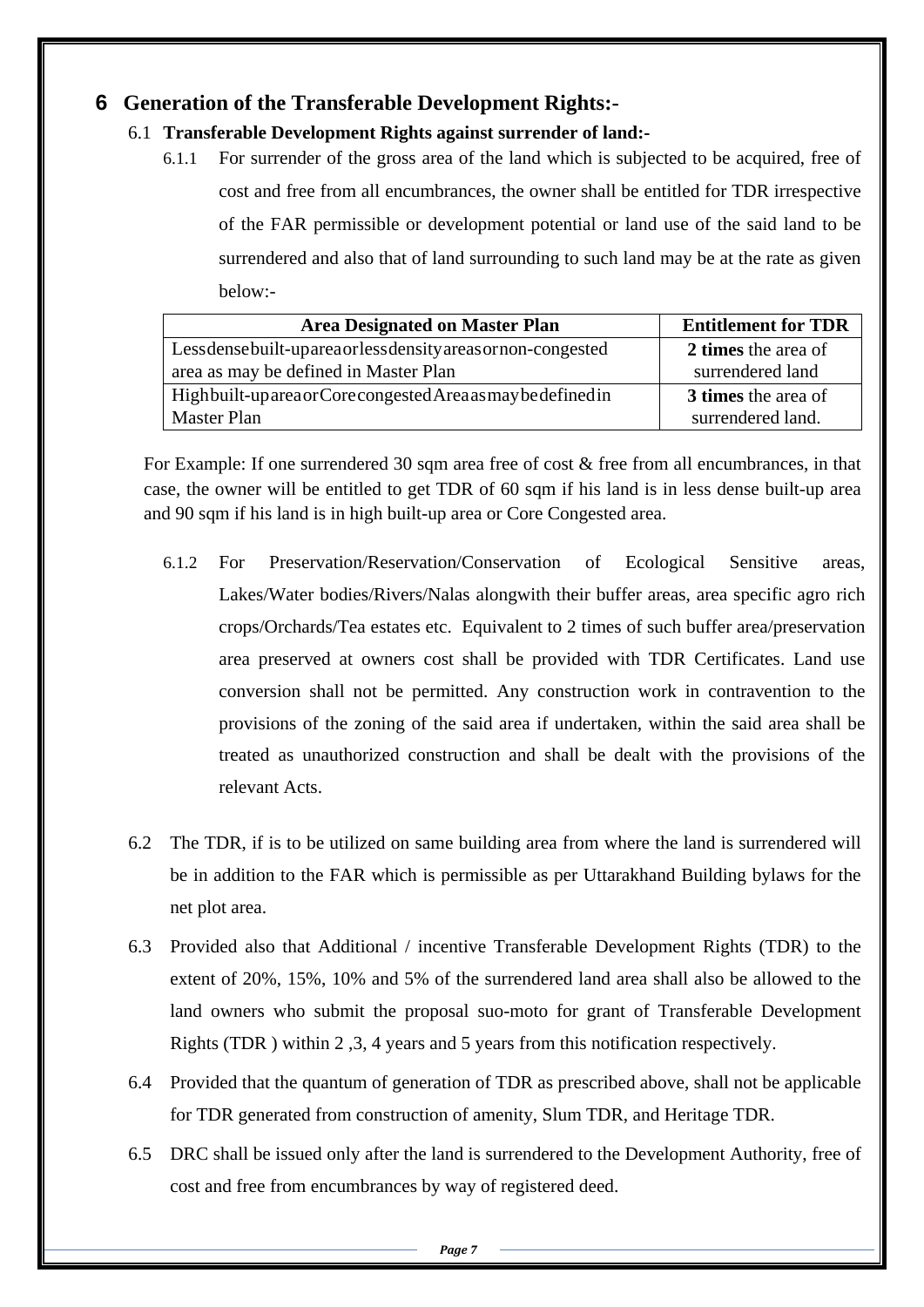- 6.6 If any contiguous land of the same owner/developer, in addition to the land under surrender for which Transferable Development Rights (TDR) is to be granted, remains unbuildable, the Vice Chairman or officer designated by the State Government as the case may be, may grant Transferable Development Rights (TDR) for such remaining unbuildable land also, if the owner/developer hands it over free of cost and free from all encumbrance and encroachment. If such land is along the proposed roads then such land shall be utilized for road side parking, garden, open space or road side amenities including bus bays, public toilets or any compatible uses as the Vice Chairman may decide and if the such land is from the proposed reservation then same shall be included in such proposed reservation and shall be developed for the same purpose. The Vice Chairman shall quarterly report such cases to Government.
- 6.7 In case of lessee, the award of Transferable Development Rights (TDR ) shall be subject to lessee paying the lessor or depositing with the Planning Authority for payment to the lessor, an amount equivalent to the value of the lassors' interest to be determined by the Planning Authority on the basis of the Right to Fair Compensation and Transparency in Land Acquisition, Rehabilitation and Resettlement Act, 2013 against the area of land surrendered free of cost and free from all encumbrances.
- 6.8 After utilization of TDR fully or partially in remaining building or any other plot, the required ECS must be provided as per norms on the Full F.A.R prescribed in the Uttarakhand Building Byelaws.
- 6.9 As and when the owner of the building intends to construct the building in the remaining area of the site, he is entitled to construct Builtup area permissible as per TDR over the normal permissible floors within the prescribed limits of section 15, subject to compliance of other norms as per Building Byelaws and NOC from Fire Department. For two additional floors over permission floors, the additional setbacks and higher road width may not be insisted after obtaining NOC from fire department and Civil Aviation (if required).

# **7. Transferable Development Rights (TDR) against Construction of Amenity-**

When an owner or lessee with prior approval of Vice Chairman of Development Authority, developed or constructed the amenity on the surrendered plot or on the land which is already vested in the Planning Authority, at his own cost and to the satisfaction of the Vice Chairman of Development Authority and hands over the said developed/constructed amenity free of cost to the Vice Chairman of Development Authority then he may be granted a Transferable Development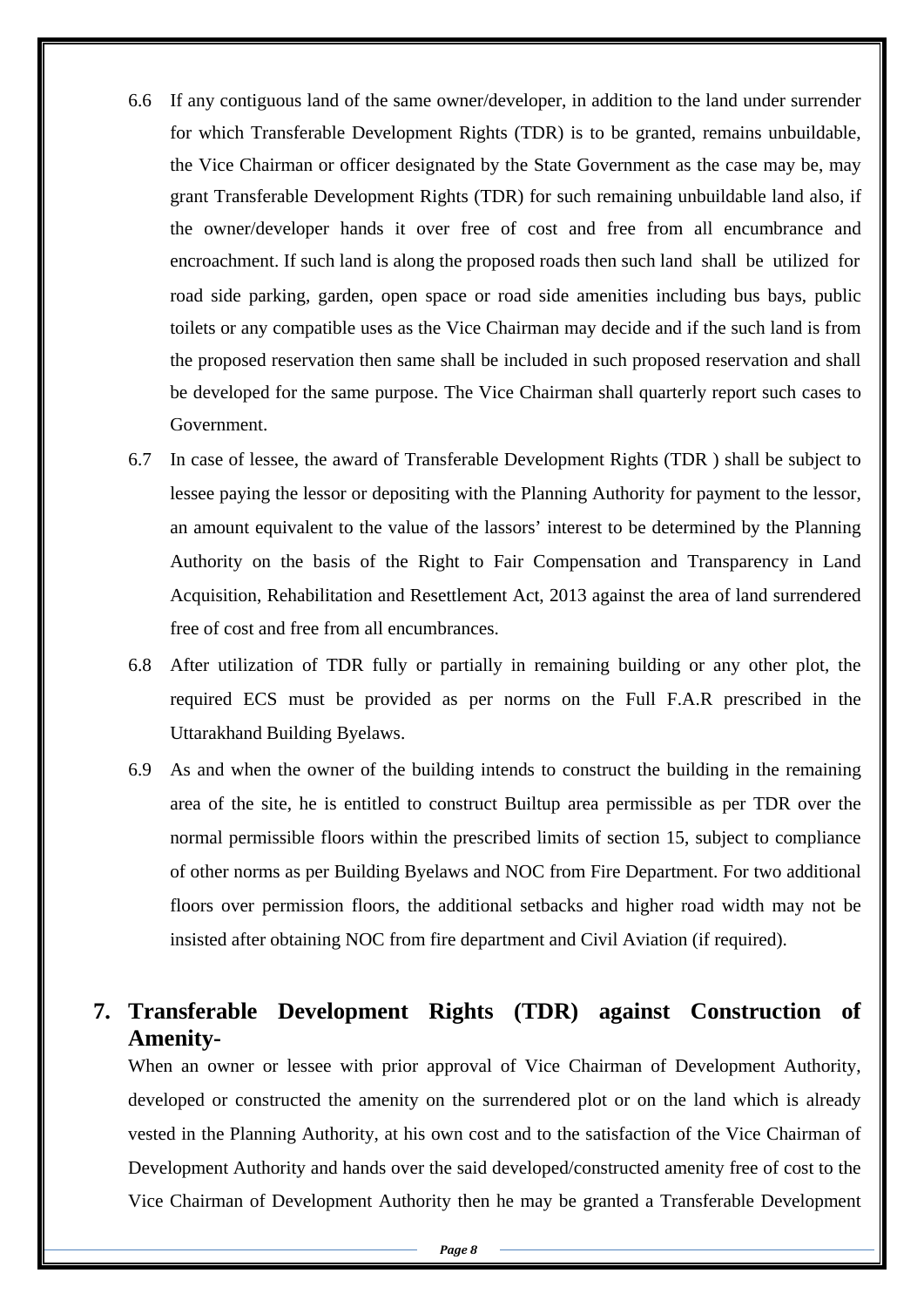Rights (TDR ) in addition to the TDR on surrendered land in the form of FAR as per the following formula:-

Construction Amenity TDR in sq.m.  $= A/B * 1.25$  Where,

A= cost of construction of amenity in rupees as per the PWD Schedule of Rates (SOR) of construction mentioned for the year in which construction of amenity is commenced.

 $B =$  Circle rate of the land for the year in which construction of amenity is commenced.

For Example: If the surrendered area is 30 sqm on which amenity is to be constructed having the cost of construction Rs 5,00,000.00 (A) as per SOR and the Circle rate is Rs 10000/sqm, then the B will be Rs 3,00,000. By applying above formula the FAR which is to be given as TDR in sqm would be 2.08.

# **8. Issuance of TDR for Affordable Housing or Slum Re-Development Projects:**

To incentivize the construction of affordable houses as per relevant State Policy or Scheme in this regard to take up development of affordable housing and redevelopment of slums, TDR certificates shall be issued to the concerned Agency, institution, developer etc. to the extent equivalent to EWS housing built- up area. Which has been handed over to the EWS benefices subject to the conditions that these rights shall be to such extent and subject to such terms and conditions, as prescribed in such policies and schemes of the State Government.

#### **9. Issuance of TDR for Heritage Buildings:**

- 9.1 If the owner is deprived of using permissible FAR on the Heritage Building plot site/ Heritage Precinct site or development permission is granted to him with conditions which deprive him of use of permissible FAR, then he shall be entitled for TDR as per these rules.
- 9.2 TDR shall be provided for a Building unit with Heritage Structures or Building, or for Building units within a Heritage Precinct notified in the Master Plan or ASI notified **Structures**
- 9.3 Maximum 50 % of total utilized FAR shall be provided as TDR of which Maximum 10% of this TDR may be used for extensions or alterations to the existing notified Heritage Building within the limit of maximum permissible FAR. The rest may be utilized through TDR mechanism in other receiving zone.
- 9.4 The Competent Authority shall issue Development Right Certificate (DRC) identifying the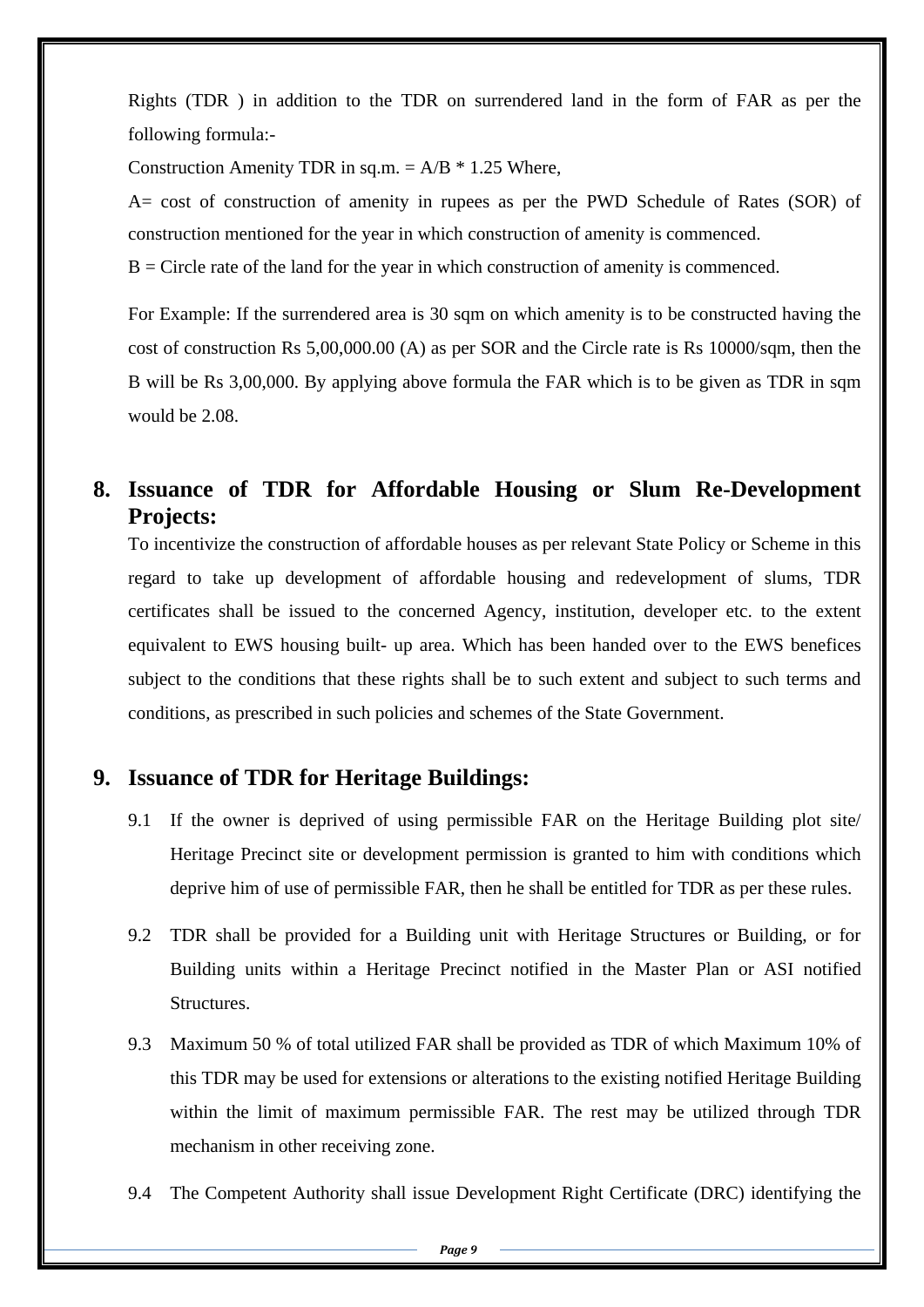amount of TDR for the Building.

- 9.5 Maximum 10% of this TDR may be used for extensions or alterations to the existing notified Heritage Building within the limit of maximum permissible FAR. The rest may be utilized through TDR mechanism in other receiving zone.
- 9.6 It shall be the responsibility of the owner for the upkeep of the premises else can hand it over vide registered deed to the Authority in lieu of 100% TDR.

#### **10. General Guidelines on Transferable Development Rights**

10.1 The transferable development rights certificate may be utilized either at the remaining portion of the area so surrendered or anywhere else in the Master Plan Area, either by himself or by way of transfer to any other person.

 The TDR certificates to be issued to SC/ST shall be in accordance with the provision of section 41 of "The Right to Fair Compensation and Transparency in Land Acquisition, Rehabilitation and Resettlement Act 2013".

- 10.2 Development Rights (DRs) will be granted to an owner or lessee for lands which are In possession of owner or lessee and not vested or handed over to the Government/Urban Local Bodies or any other Government department before.
- 10.3 Development Right Certificate (DRC) shall be issued by the Vice Chairman of Development Authority. Such a certificate shall be a "transferable and negotiable instrument". The Development Authority shall maintain a register of all transactions, etc. relating to grant of, or utilization of Developmental Right Certificate (DRC).
- 10.4 The Vice Chairman, Development Authority shall issue DRC within 30 days from the date of application or reply from the applicant in respect of any requisition made by him, whichever is later.
- 10.5 Every TDR sold or disposed shall be accompanied by a prescribed agreement on Rs.100/ non-judiciary stamp paper between the person disposing the TDR and the person who intend to utilize the TDR.
- 10.6 In case the TDR certificate is defaced, lost or destroyed and sufficient proof thereof is submitted to the Competent Authority, the same may be replaced on payment of a processing fees at the rate of one percent of present valuation on such date of the sending plot and on submitting the necessary undertaking, indemnity bond, investigative evidences (Copy of FIR), etc. and after giving advertisement in two local newspapers and by following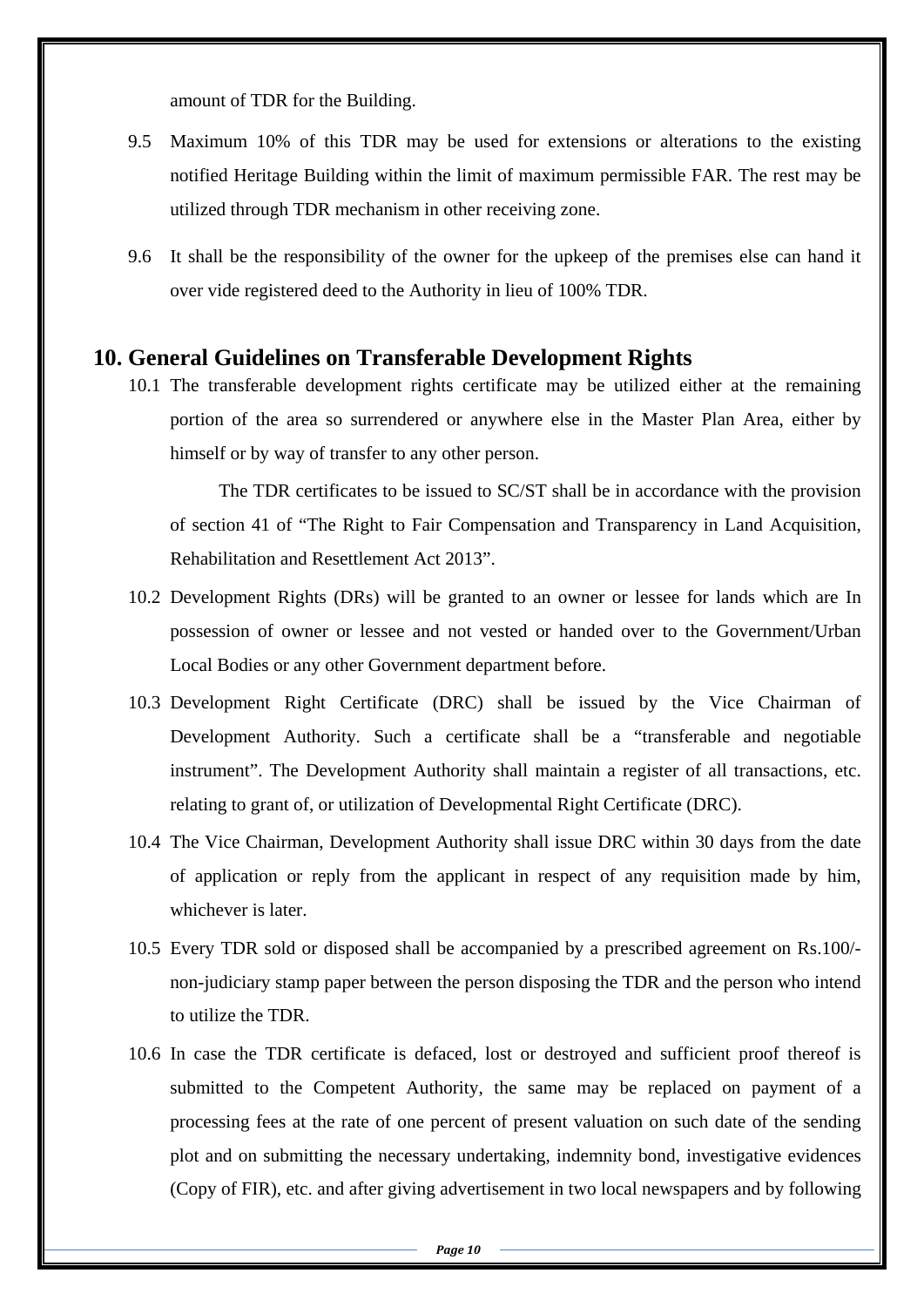the detailed process to be prescribed by the concerned Authority, in this regard.

10.7 For arriving at the development right value credit, circle rate of the land surrendered and the circle rate of the land at the utilizing site shall be with reference to the calendar year of utilization. The circle rate at the time of issue of Development Right Certificate or the actual circle rate, whichever is higher, shall be considered for utilization of transfer of development rights for 5 years from the date of issue of Development Right Certificate. The transfer of development rights value may be adjusted towards regularization/compounding charges and purchasable floor area ratio charges. The floor Area Ratio at the utilizing site shall not exceed maximum permissible floor Area Ratio as per the Policy or development regulations or as per Master Plan and as per the directions issued by the Government, from time to time.

## **11. Transfer of DRC-**

The Vice Chairman shall allow transfer of DRC in the following manner,

- 11.1 In case of death of holder of DRC, the DRC shall be transferred only on production of the documents of death certificate, after due verification and satisfaction regarding title and legal successor.
- 11.2 If a holder of DRC intends to transfer it to any other person, he shall submit the original DRC to the Vice Chairman with an application along with relevant documents and along with registered agreement which is duly signed by Transferor and Transferee. The transfer shall not be valid without endorsement by the Vice Chairman and in such circumstances the Certificate shall be available for use only to the holder / transferor. (Form-V)
- 11.3 The Vice Chairman may refrain the DRC holder from utilizing the DRC in the following circumstances:
	- a. Under direction from a competent Court.
	- b. Where the Vice Chairman has reason to believe that the DRC is obtained by producing fraudulent documents or by misrepresentation,
- 11.4 Any DRC may be utilised on one or more plots or lands whether vacant, or already developed fully or partly by erection of additional storeys, or in any other manner consistent with the prevailing Development Control Regulations.
- 11.5 DRC may be used on plots/land having Development Plan reservations of buildable nature, whether vacant or already developed for the same purpose, or on the lands under deemed reservations, if any, as per prevailing Regulations.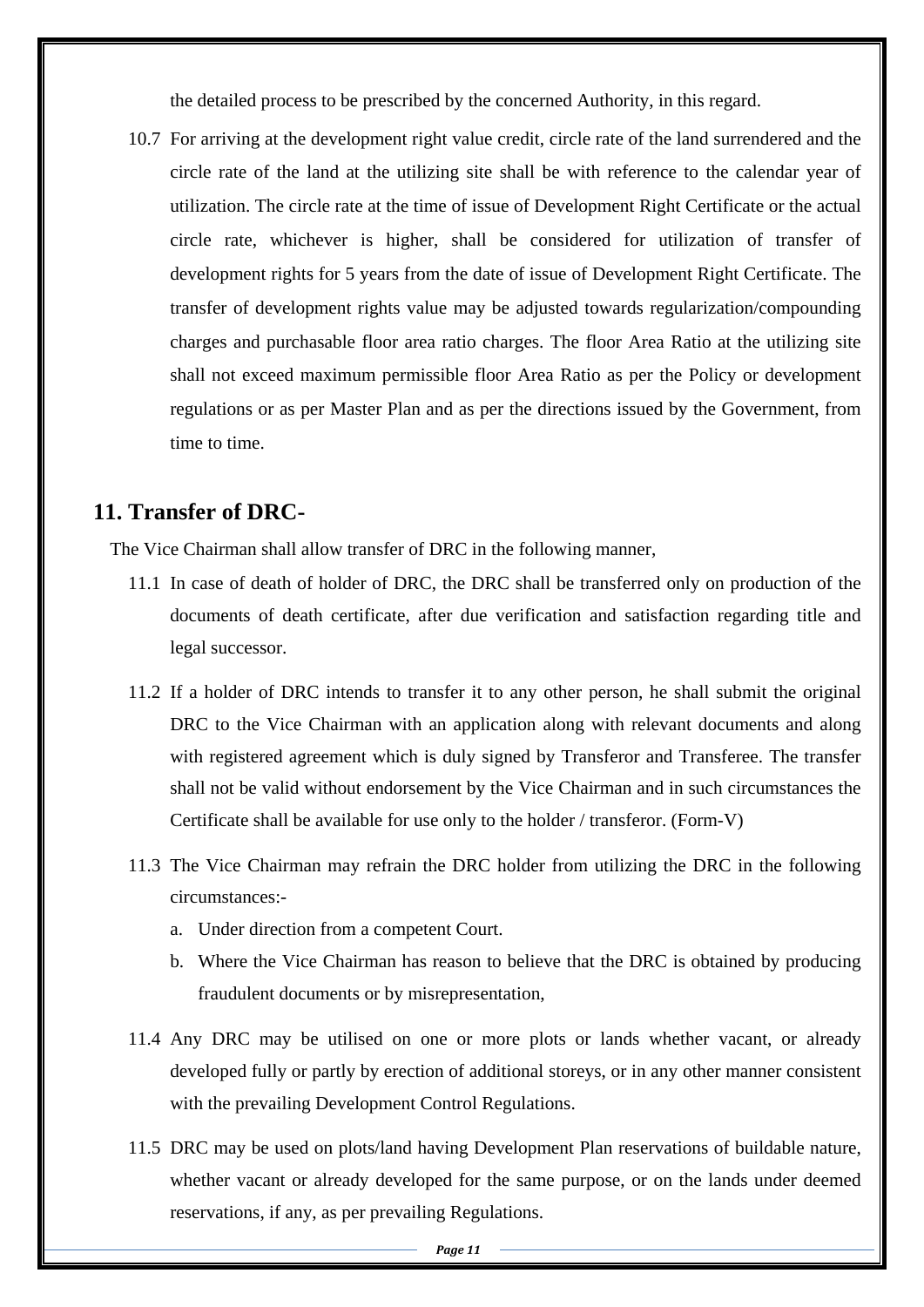- 11.6 The Vice Chairman, before issuing DRC, shall verify and satisfy himself that the ownership and title of the land proposed for surrender is with the applicant, and get the Record of Rights to be corrected in the name of Development Authority.
- 11.7 An application for transfer or utilization of TDR should be in multiple of 10 square meters only except the last remainder.

# **12. Documents to be submitted along with Application for Grant for Transferrable (DRC) Development Rights Certificate:**

Application to be made by owner in the prescribed format giving the following details:

- 12.1 Name of the owner with clear address, contact phone number, etc.
- 12.2 Copy of the ownership documents along with clear site plan and location plan (along with Google co-ordinates).
- 12.3 Site Plan showing the land surrendered, its extent, location with dimensions.
- 12.4 Details of Building permission granted / applied for like use or purpose of building, number of floors permitted, all-round setbacks, floor area permitted and utilized, parking area permitted; etc.
- 12.5 Whether already benefit of relaxations been utilized for the site? (Self-Affidavit)
- 12.6 Whether any Court case is pending? (Self-Affidavit)
- 12.7 Land value of the site where TDR is to be availed (latest copy from Circle Rates to be enclosed)
- 12.8 Encumbrance Certificate (Notarized Affidavit)

## **13. Provisions for Issuance of TDR Certificate:**

- 13.1 The Authority may, by notification, make a scheme for acquiring lands by way of granting TDRs as a compensation to those whose land are proposed to be acquired for the purpose of implementation of projects and programmers' mentioned under section 4. Inter'Alia, the owner Suo-moto can approach authority to avail TDR in lieu of his land portion to be surrendered to the Authority as per Master Plan/Zonal Plan.
- 13.2 The scheme/projects under section (4) shall include, following information, namely:—
	- 13.2.1 Clearly define the area proposed for surrender to the authority under these rules which shall include name of the Area/Locality/Road so required;
	- 13.2.2 Site plan and topography map of the lands so required
	- 13.2.3 The intended purpose for which these lands are required.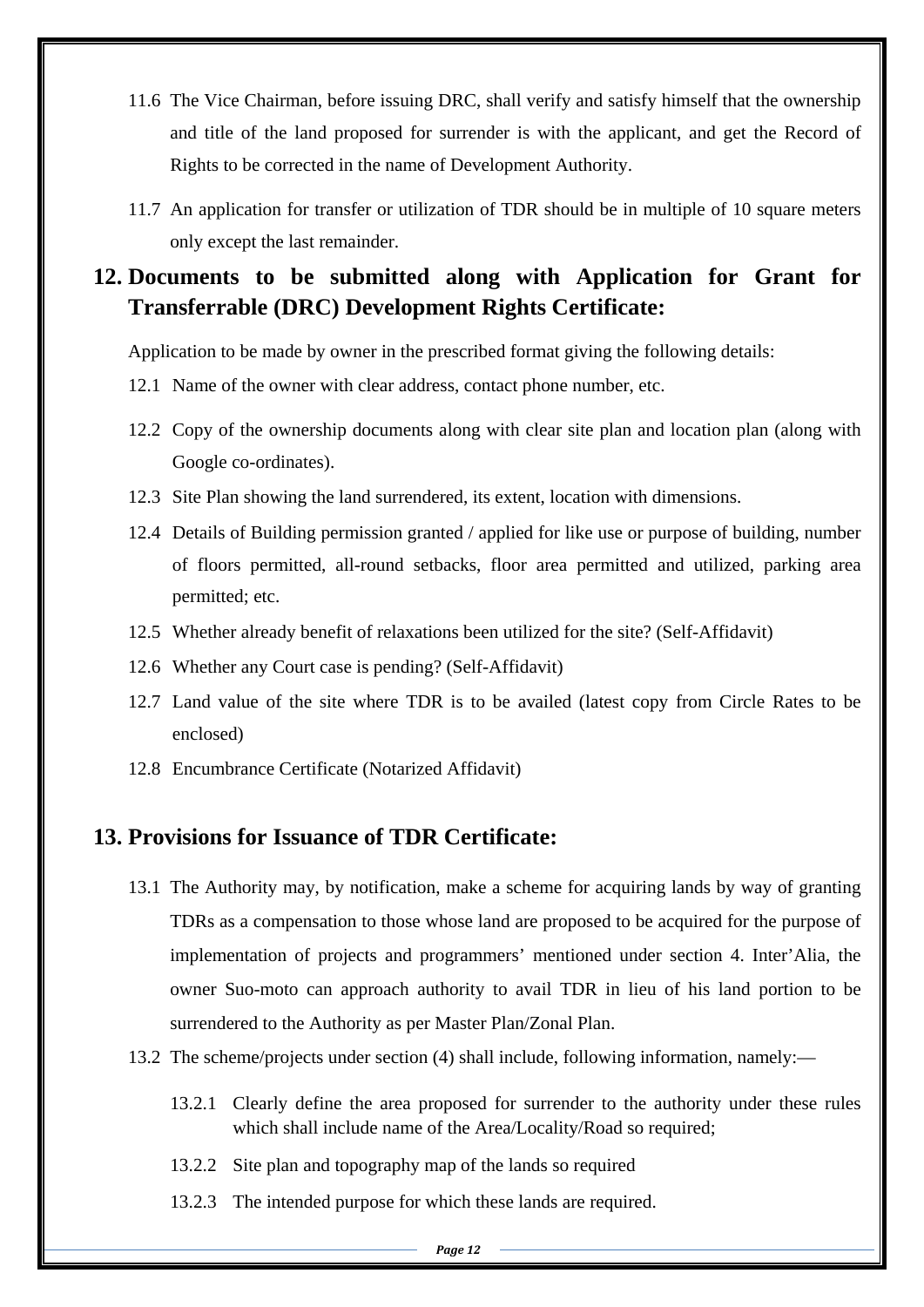- 13.3 Before issuing such scheme, Authority shall ensure that,—
	- 13.3.1 The scheme/project shall also be published in at least two widely circulated local newspapers and from the date of such publication, Authority may start accepting applications for grant of TDRs with respect to identified lands which are proposed to be acquired under TDR Policy.
	- 13.3.2 The owner or the lessee of the land shall, along with the application, produce all documents as prescribed in section no 12. (Form-I)
	- 13.3.3 The application so received shall be entered into a register, "TDR Applications" to be maintained by Authorized Officer of the Authority. (Form II)
	- 13.3.4 A Scrutiny Committee shall be constituted by the Vice Chairman, Development Authority for the purpose of scrutinizing all the applications, which are being considered for grant of TDRs. A technical report before issuance of TDR (except for road widening TDR's) shall be obtained from the office of Town and Country Planning w.r.t the provisions of the Master Plan and Building Regulation.
	- 13.3.5 The Committee shall consider every application filed under the TDR Policy along with report, if asked any, from the District Sub-Registrar or any other department and any objections filed before it and make a recommendation for grant of TDR certificate to the Vice Chairman of the Authority.
	- 13.3.6 The Vice Chairman of Development Authority may consider the recommendations of Scrutiny Committee and decide to grant or reject or decide with respect to application for grant of TDRs and whose decisions shall be final and shall not be called in questioned in any Civil Court.
	- 13.3.7 If the application for Transferable Development Right is approved by the Competent Authority, then an order shall be issued to the concerned Tahsildar for mutating the land so surrendered in the name of the Development Authority.
	- 13.3.8 After issue of Record of Right the Vice Chairman or the officer authorized by him shall issue TDR certificate to the applicant. (Form-III)
	- 13.3.9 Every TDR certificate so issued must be entered serially into the "Ledger of TDR certificates" to be maintained by Authorized Officer. The Serial number of each TDR certificate should be unique. (Form-IV)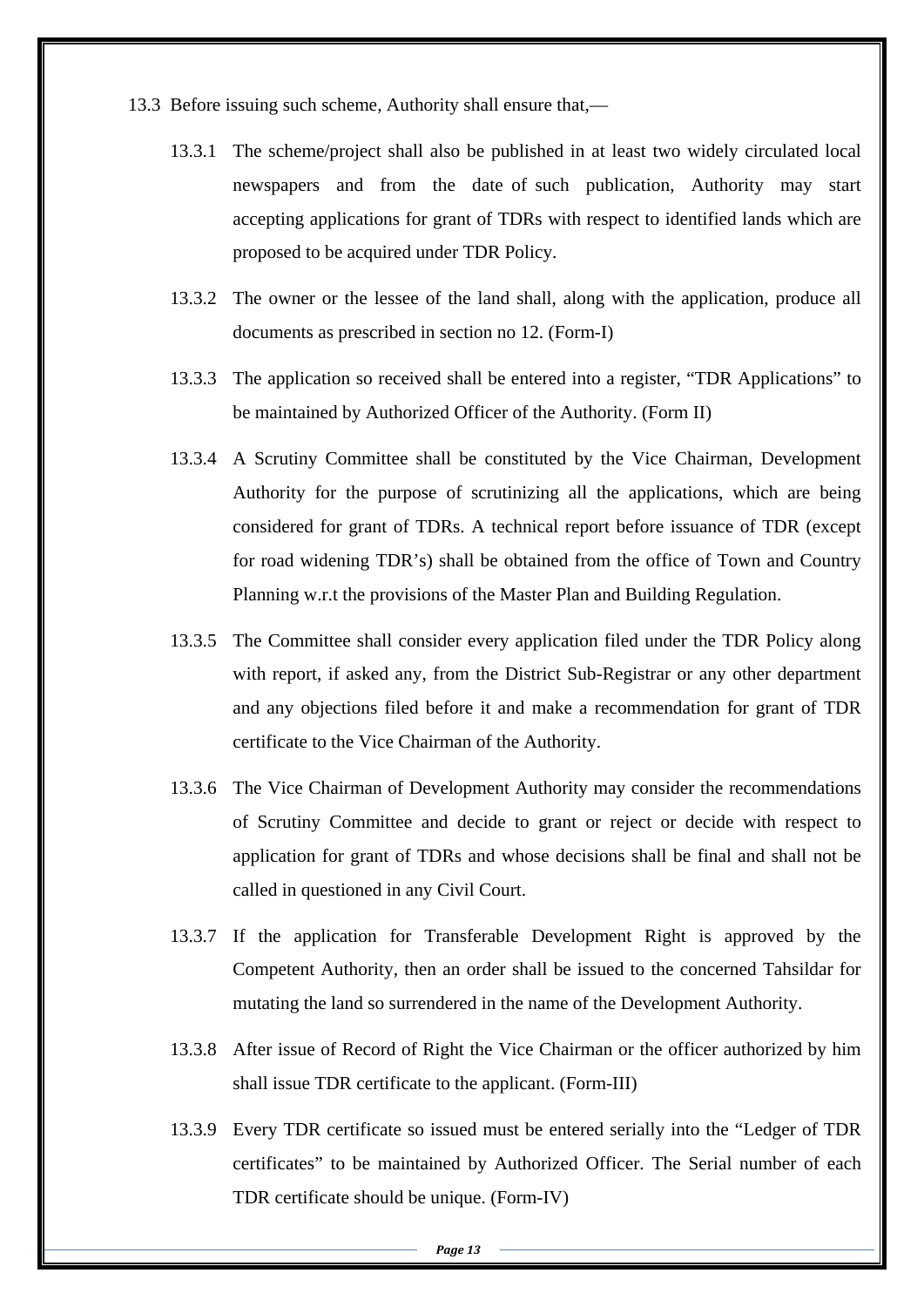- 13.3.10 Any fees or charge to be paid to Tahsil for the purpose of mutation of records or issuance of Record of Rights in favour of Authority shall be borne by the Applicant.
- 13.3.11 Two original TDR certificates shall be prepared and issued under the seal and signature of the Authorised officer of the Authority, of which, one is required to be kept in official record of the Authority and second shall be issued to the applicant after entry in TDR Ledger and a unique account number shall be assigned to each such case. **(Form-IV).**

#### **14. Utilization of Transferable Development Rights**:-

- 14.1 A holder of DRC who desires to use FAR credit therein on a particular plot (Receiving zone) of land will attach valid DRCs to the extent required with his application for development permission.
- 14.2 Proposal for Transferable Development Rights (TDR) utilisation will be submitted along with the documents prescribed in these Rules.
- 14.3 With an application for development permission, where an owner seeks utilisation of DRC, he will submit the DRC to the Vice Chairman who will approve thereon the quantum of the TDR proposed to be utilized, based upon the technical report received from TCPD before granting development permission.
- 14.4 Before issuance of permission, the Vice Chairman will approve in writing in figures and words, the quantum of TDR/DCRs actually used and the balance remaining if any in DRC.
- 14.5 The Transferable Development Rights (TDR) generated from any land use zone shall be utilised on any receiving plot irrespective of the land use zone and anywhere in congested or non- congested area earmarked on Master Plan as receiving zone as per the formula given in section 14, sub-section 14.7.
- 14.6 The Sale of TDR certificate would be determined by the Market Demand and Market Rate of the land of that area on given time. The TDR owner would be free to trade the TDR certificate based on Market Rate and Market demand of the TDR on that given time.
- 14.7 The equivalent quantum of Transferable Development Rights (TDR) to be permitted on receiving plot shall be governed by the formula given below:-

i) The calculation of quantum of saleable TDR by DRC holder :- Formula:  $X = (Rg / Rr) x Y$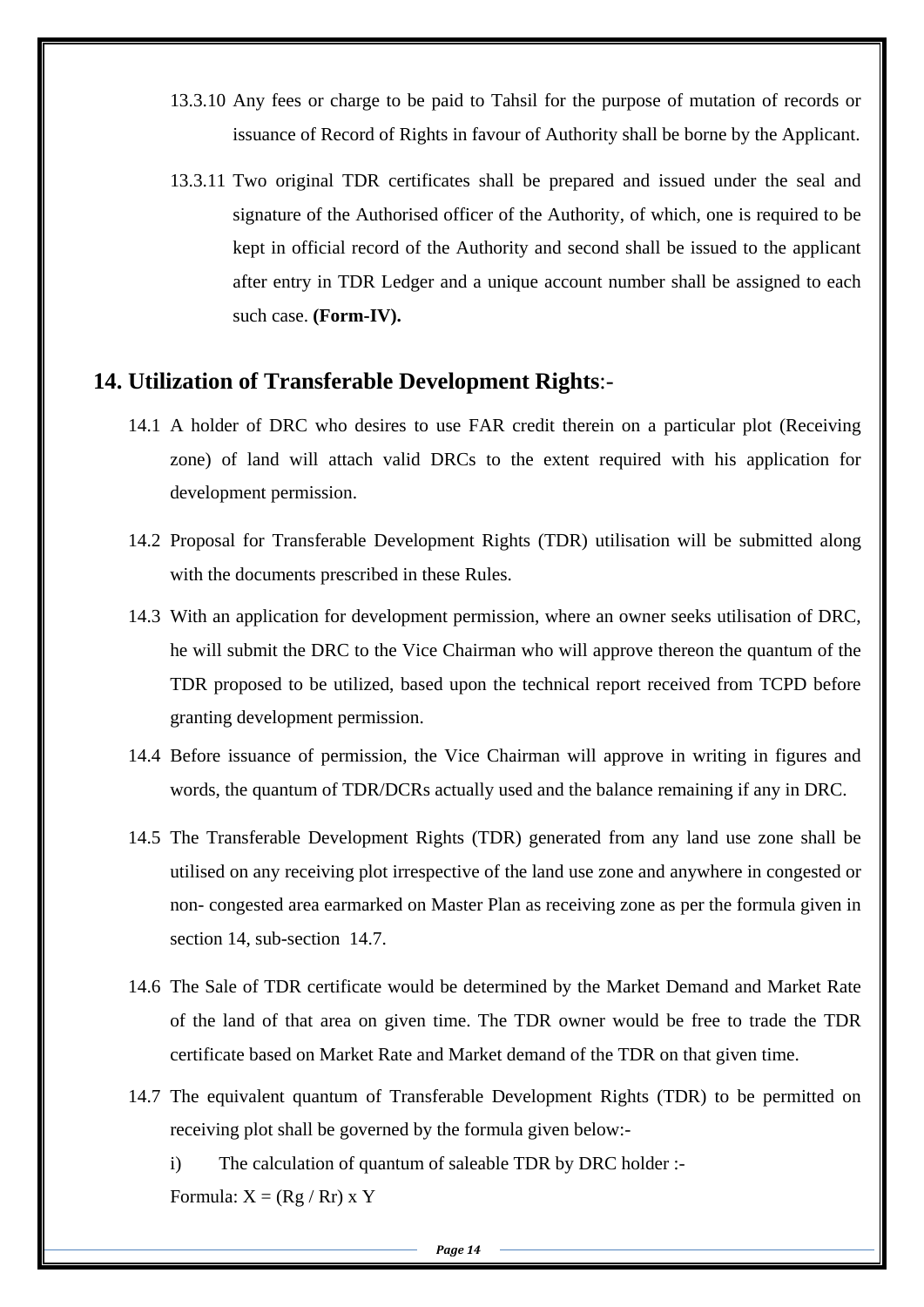Where,  $X =$  Permissible Utilisation of TDR in sqm on receiving plot

 $Rg = Rate$  for land in Rs. per sq.m. as per circle rate in sending plot in utilizing year. (Say Rs. 2000)

 $Rr = Rate$  for land in Rs. per sq.m. as per circle rate on utilizing plot in utilizing year. (Say Rs. 4000)

 $Y = TDR$  from DRC in sq.m.

For Example: If the rate of sending plot is Rs 2000 (Rg) and the rate of receiving plot is Rs 4000 (Rr) and the TDR as per Development Right Certificate is 300 sqm, then the Permissible Utilization of TDR in sqm on receiving plot  $(X)$  would be 150 sqm. This means the DRC holder can sell only 150 sqm which is equivalent to 300 sqm of DRC. After selling 150 sqm, DRC is left with no balance.

In case of rates of both the areas are same the TDR in sqm on receiving plot  $(X)$  would be the same (300 sqm) and in case the rate of the sending plots is high than the receiving plots, then the TDR will be higher on receiving plots.

ii) The calculation of quantum of TDR to be purchased by the receiving plot.

 If the required built up area for the receiving plot is 100 sqmt, then the TDR to be purchased shall be governed by the formula.

$$
A = \frac{Rr}{Rg} \times B
$$
  
=  $\frac{4000}{2000} \times 100 = 200$  sqm.

 $A = TDR$  to be purchased

- $Rr = Rate$  for land in Rs. per sq.m. as per circle rate on utilizing plot in utilizing year. (Say Rs. 4000)
- $Rg = Rate$  for land in Rs. per sq.m. as per circle rate in sending plot in utilizing year. (Say Rs. 2000)

 $B =$  required built up area for receiving plot (100 sqmt)

Developer needs to purchase 200 sqmt from this TDR certificate to translate it to 100 sqmt on his receiving plot.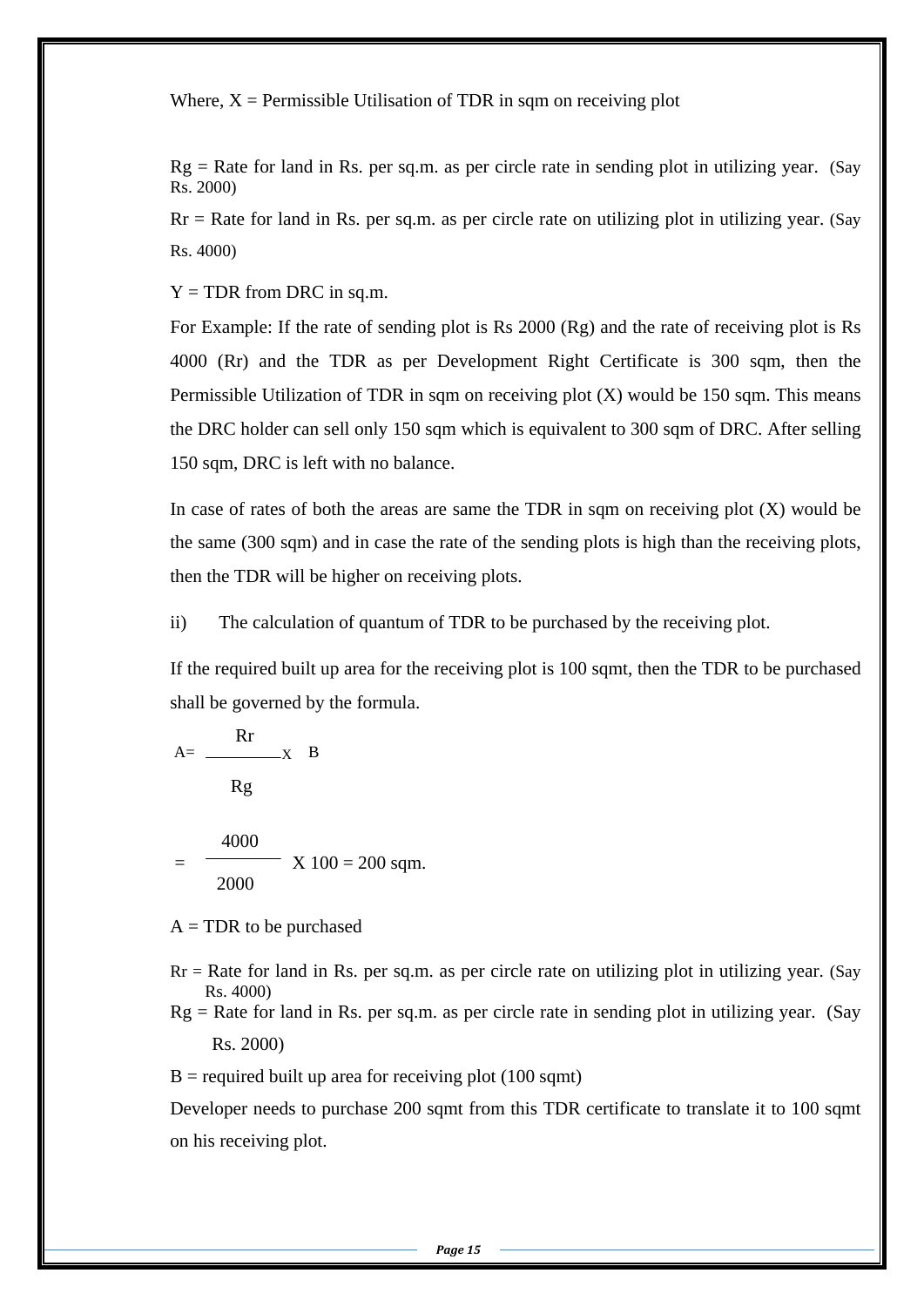# **15. Utilisation of Transferable Development Rights (TDR) and Road Width Relation:-**

The total maximum permissible built-up area and utilisation of Transferable Development Rights (TDR) on receiving plot will be, subject to the road width, as prescribed below:-

| Sr.<br>N <sub>0</sub> | Plots Fronting on<br>Width<br>Road<br>(existing width in      | <b>Maximum permissible TDR loading on</b> | <b>Max. FAR</b><br>(Subject to<br>maximum |                           |                       |                        |
|-----------------------|---------------------------------------------------------------|-------------------------------------------|-------------------------------------------|---------------------------|-----------------------|------------------------|
|                       | meters)                                                       | <b>Upto 500</b><br>sqm                    | 500 to<br>1000<br>sqm                     | 1000<br>to<br>4000<br>sqm | 4000 sqm<br>and above | permissible<br>height) |
| $\boldsymbol{l}$      | 2                                                             | $\boldsymbol{3}$                          | 4                                         | 5                         | 6                     | $\overline{\tau}$      |
| $\mathbf{1}$          | 6.0 mt and above but<br>less than $7.5$ mt (only<br>in hills) | 0.10                                      | 0.20                                      | 0.30                      | 0.40                  | 2.25                   |
| $\overline{2}$        | 7.5 mt and above but<br>less than 9 mt (only in<br>hills)     | 0.20                                      | 0.30                                      | 0.40                      | 0.50                  | 2.5                    |
| 3                     | 9 mt and above but<br>less than 12 mt                         | 0.30                                      | 0.40                                      | 0.60                      | 0.70                  | 2.75                   |
| $\overline{4}$        | 12 mt and above but<br>less than 18 mt                        | 0.40                                      | 0.60                                      | 0.80                      | 0.90                  | 3.0                    |
| 5                     | 18 mt and above but<br>less than 24 mt                        | 0.60                                      | 0.80                                      | 1.00                      | 1.20                  | 3.5                    |
| 6                     | 24 mt and above                                               | 0.80                                      | 1.00                                      | 1.20                      | 1.40                  | 4.0                    |

Note-

- 1- Column No.3, 4, 5 and 6 shows the maximum permissible TDR that can be utilised on any plot.
- 2- FAR loading limit on such plot (Maximum Building potential column 7) shall be the Basic FAR + TDR + Additional FAR on payment of premium if any. The basic FAR shall be 1.5 and the max. Permissible FAR shall not exceed 3.5-4.0 as prescribed in the Master Plan for various Zones.
- 3- In case, a building exists on the receiving plot then set backs applicable for the building as per sanctioned plan by the Competent Authority shall deem to be set backs required for new height after utilizing admissible TDR, subject to approval/No Objection Certificate (NOC) from Fire Department and/or Airport Authority, as required.
- 4- The height restriction in hills shall remain as per building byelaws/Master Plan but for roads more than 9.0 mt in width, the height can be 15.0 mt. (but the areas restricted for height in Master Plan shall not be eligible to avail such provisions).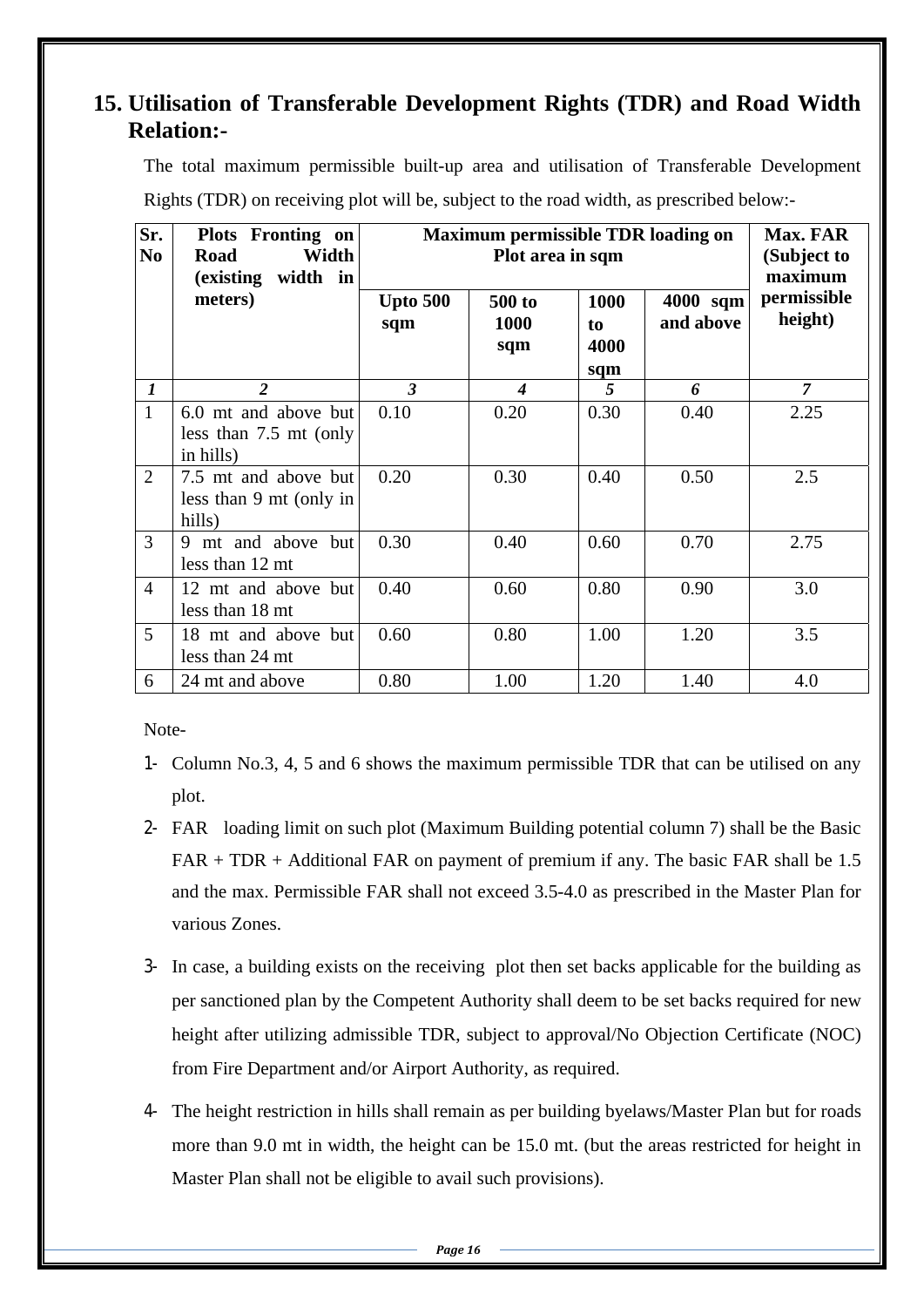### **16. Utilization of TDR Certificate on Receiving Plots:**

- 16.1 When a TDR certificate holder wants to utilize a part or full value of TDR certificate on any plot, then he should apply for issuance of TDR Certificate Utilization Order (hereinafter referred as TCUO) to the Authorised Officer. (Form-VII)
- 16.2 Every application for TCUO should be entered by Authorized officer nominated by the Vice Chairman in this regard in "Register for Applications received for Utilization of TDR certificates", which is to be maintained as is prescribed. (Form-VII)
- 16.3 The Authorised Officer nominated by the Vice Chairman in this regard shall examine the proposal in consultation with the office of the Town and Country Planning Department and provide its recommendations to the Vice Chairman.
- 16.4 The Vice Chairman of the Authority may consider such recommendations and decide to approve or otherwise the applications of TDR Certificate Utilization Order (TCUO).
- 16.5 After approval of the Competent Authority, a TDR Certificate Utilization Order in the name of the owner of the receiving plot to the extent for which approval has been made shall be issued. (Form-IX)
- 16.6 The TCUO shall be issued and records of all such TCUO issued shall be maintained in "Register of TDR Certificate Utilization Orders" and on basis of same, Original Certificate shall be cancelled and fresh TDR Certificate should be issued to transferor, to the extent of value left, if any. (Form-VIII)
- 16.7 Before approval of the Building Plan of receiving zone, The Authorized Officer shall cancel the TCUO and enter the details in "Register of Consumed TCUOs". (Form-XI)
- 16.8 In case, a building exists on the receiving plot then set backs applicable for the building as per sanctioned plan by the Competent Authority shall deem to be set backs required for new height after utilizing admissible TDR, subject to approval/No Objection Certificate (NOC) form Fire Department of Airport Authority of both.

#### **17. Areas Restricted from Utilisation of Transferable Development Rights**

Utilization of Transferable Development Rights (TDR) will not be permitted in following areas:-

17.1 No development zone / Green zone / Reserve Forest Area /Sanctuary Zone/Land Slide Zone and Bio Diversity Park and area reserved in the Master Plan.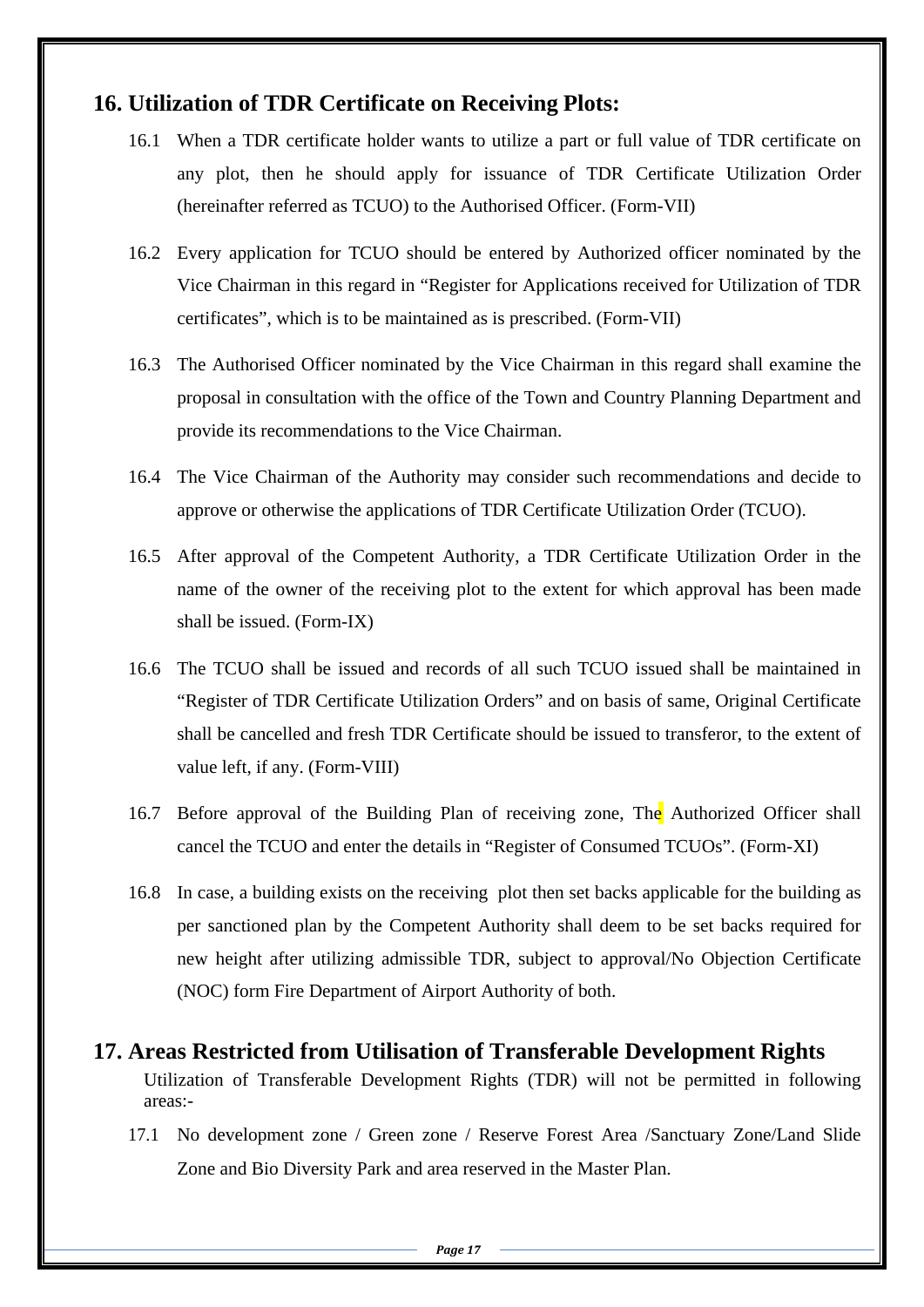- 17.2 Area within the flood control line/ prohibitive zone by NGT or DCR.
- 17.3 Where the road width is less than 6-0 meters in hills and 9.0 meters in plain.
- 17.4 Area having developmental prohibition or restrictions imposed by any notification or orders issued under the provisions of any Central/State Act/Rules. Or by Hon' Supreme Court /High Court.
- 17.5 Area in the periphery of 100 meters of Heritage Building notified by ASI, FRI, IMA, Survey of India, Uttarakhand Vidhansabha, Uttarakhand Secretariat, Defence Establishment, Industrial Area and prominent Government buildings.

#### **18. Cancellation of Transferable Development Rights Certificate:**

- 18.1 Where any owner or lessee of the land acquires TDR certificate by fraudulent means or by means of misrepresenting the information before the Authority then TDR certificate issued under these rules shall be liable for cancellation, and such person shall be liable for prosecution as per law.
- 18.2 If TDR certificate acquired through fraudulent means has been utilized by misrepresenting the facts then the value of such TDR on the date of utilization shall be recovered from the concerned person as "arrear of land revenue" under the Public Demand Recovery Act, 1914.
- 18.3 The DRC shall be valid for a period of 5 years. However, the same will be revalidated for a further period of 5 years. The DRC shall however lapse after expiry of 10 years.

## **19. Audit of Transferable Development Rights Certificate, etc.:**

- 19.1 The TDR certificates, TCUO and all other records in form of applications and registers to be maintained under these rules shall be internally audited by an Officer of Authority or any Agency approved by the Authority.
- 19.2 The audit shall be done at least once in six months to check whether rules and other instructions of the State Government and Authority in this regard are being followed or not and the audit officer shall submit a report to the Authority with a copy to the State Government in Housing Department.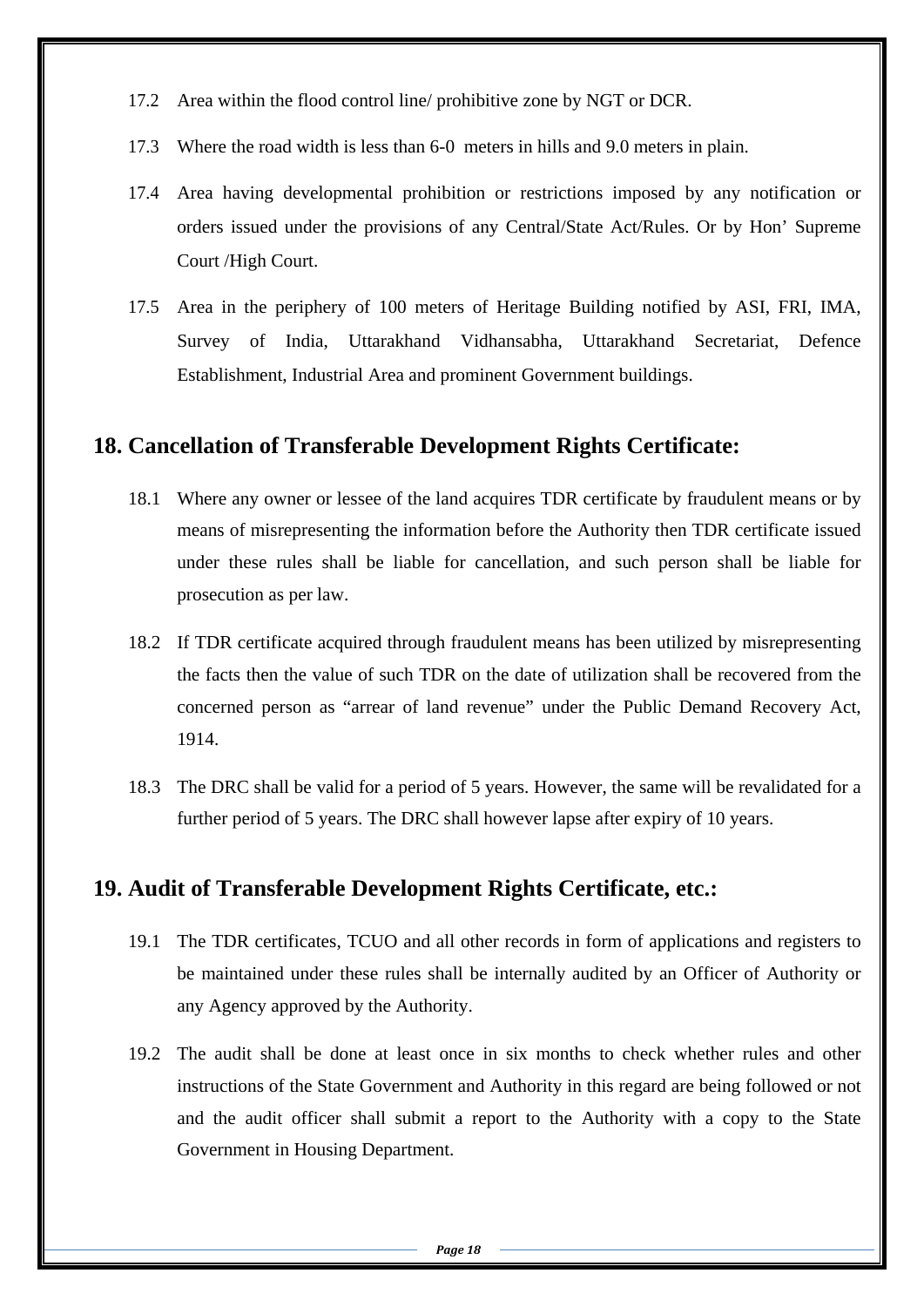#### **20. Maintenance of Record:**

Without prejudice to the foregoing provisions of the policy, the Authority may make efforts to ensure implementation of the policy by developing suitable e-governance platforms, which provides for filling of on-line applications, automation of processes between various officials, issuance of digitally, signed TDR certificates and TCUO and such other action to ensure quick disposal of claims made under the rules.

## **21. Overriding effect:**

Building Bye-laws enforced for the Authorities responsible for planning are deemed to be amended to the extent provided in the Policy. The Master Plan /Zonal Plan Provisions shall supersede the General Building Byelaws of the state. Which in turn shall be in tune with this policy.

#### **22. Power of the State Government:**

- 22.1 Notwithstanding anything contained in the foregoing paragraphs of the Jharkhand Transferable Development Rights Policy 2021 the State Government by issuance of notification in the official gazette may amend or withdraw any of the provisions and/or the scheme mentioned herein above.
- 22.2 If any difficulty arises in giving effect to provision of the Uttarakhand Transferable Development Rights Policy 2021, and/or if any dispute arises about the interpretation of any provisions of the said rule, the same shall be referred to the Chief Minister through Chief Secretary and thereon the decision taken shall be final.

## **23. Removal of Difficulties:-**

In case of any difficulty in the implementation of the Policy, matter may be placed before the Empowered Committee headed by Minister, Housing Department. Empowered Committee may take a decision in such cases and issue such direction as are deemed necessary for implementation of the Policy.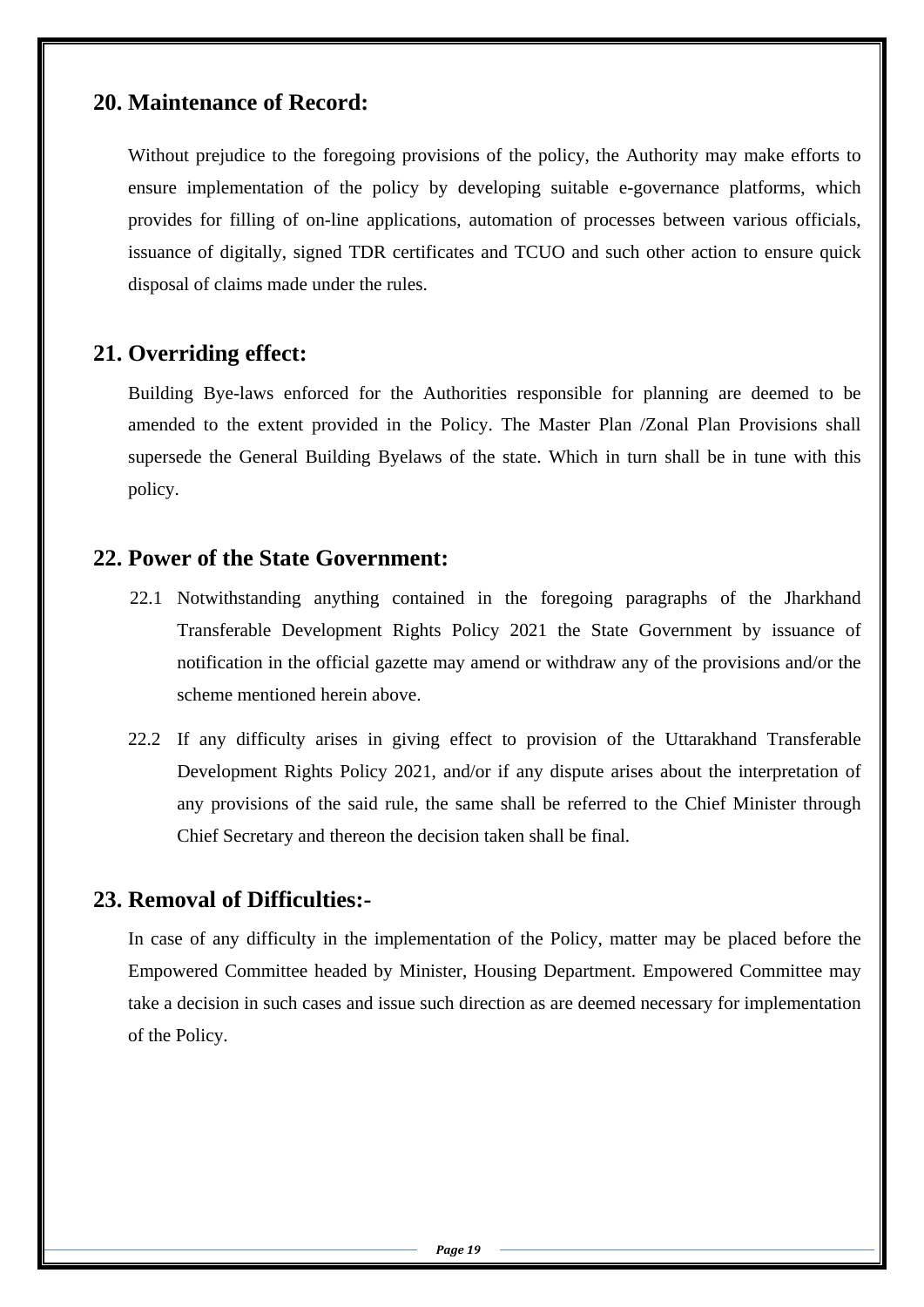## **FORM-I**

## **Application for issue of Transferable Development Rights (TDR) Certificates**

| From:                                                                                             | For Officeuse only; Receipt Date<br>Regd. No. Place-Date- |
|---------------------------------------------------------------------------------------------------|-----------------------------------------------------------|
| (Name in Block Letters and full address for correspondence)<br>of person furnishing information). | Signature of Officer receiving                            |
| Mobile-Email-                                                                                     |                                                           |

To,

 The Vice Chairman Development Authority .

#### **Sub: - Application for issue of Transferable Development Rights (TDR) Certificates.**

Sir,

In response to area reserved for public uses in the notified Master Plan/ your notification No. dated , on following lands, the applicant(s) has/have interest. Details of such lands along with supporting documents pertaining to legal rights, plot area, details of structures/plantation on it are furnished herewith below.

#### **1- Land Details;**

| Village/<br>Local<br>Body | Khasra<br>No.<br>Ward<br>No.<br>(with<br>property | Plot<br>Area<br>(sqm) | Area<br>proposed for<br>TDR out of<br>total area. | Road on<br>which the<br>Plot<br>is situated | Circle<br>Rate | Plantation/<br>Trees if<br>any | Land use as<br>defined in the<br>Master Plan. |
|---------------------------|---------------------------------------------------|-----------------------|---------------------------------------------------|---------------------------------------------|----------------|--------------------------------|-----------------------------------------------|
|                           | no.)                                              |                       |                                                   |                                             |                |                                |                                               |

(Please attach self-signed photo copies of the Land ownership documents including copy of Registry / Mutation deed, Encumbrance Certificate; Rent receipts, Holding Tax receipts etc. indicating legal right over the land and Google Map with co-ordinates of the site)

2- Type of structures on the proposed land:

A) Construction:

- (i) Plinth area in Sq. Metres.
- (ii) Type of construction (RCC Roof/Tin/Asbestos/others)
- (iii) No : of Floors
- (iv) Sanctioned by the Development Authority or not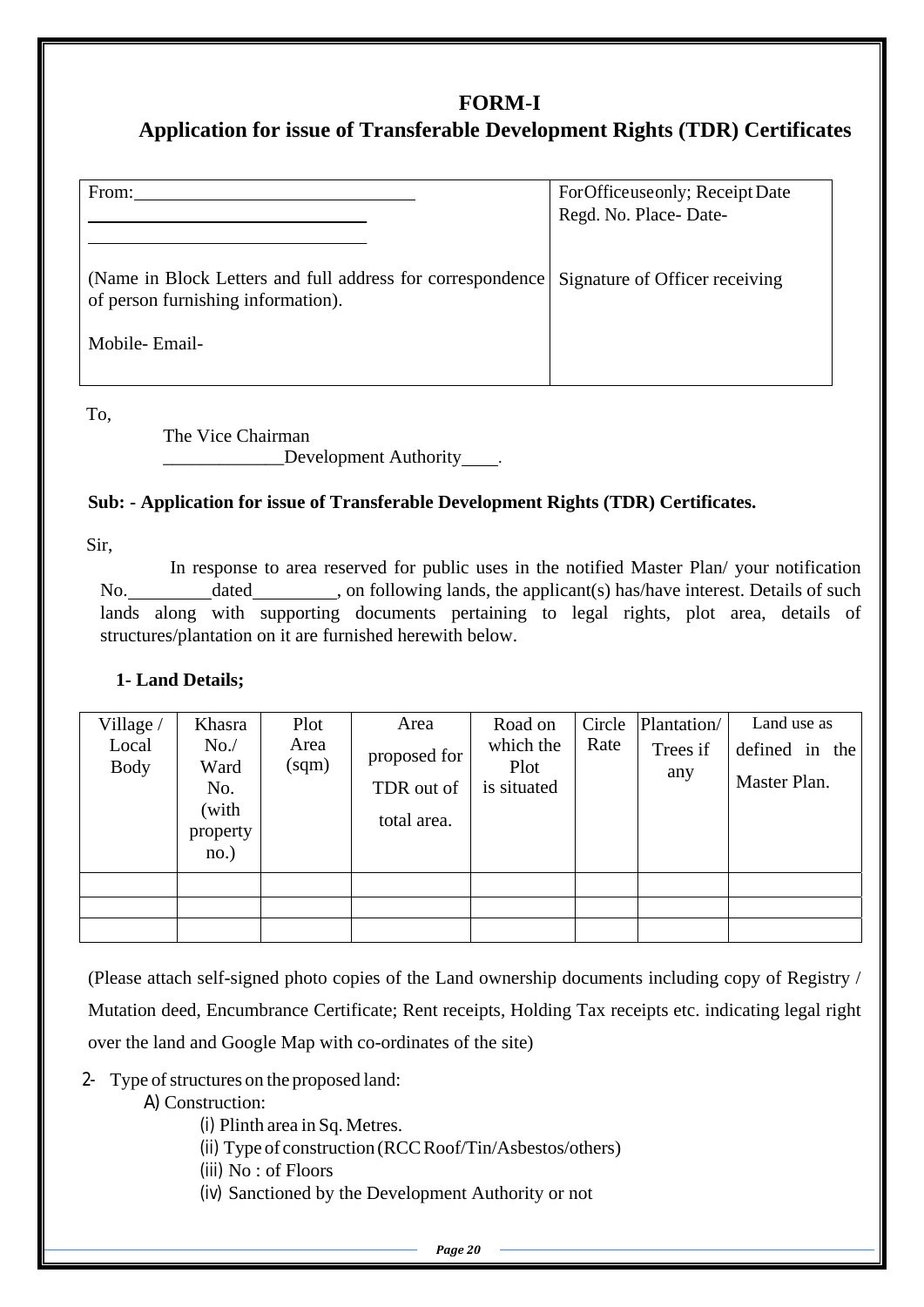B) Plantations:

(i) Species of Tree (Photographs to be enclosed): (ii)Numbers-

 This is to certify that the above information is true and correct to the best of my knowledge and belief and there is no misrepresentation of facts or fraudulent statements with respect to information and documents furnished.

 On basis of above, I request that TDR Certificate may be issued to me in lieu of lands being proposed for surrender to Authority as per Rules and Regulations/ Policy. I also undertake to abide by all terms and conditions as given in Rules to Regulations / Policy meant for purpose.

Applicant's

| $Full^{\sim}$<br>Name |
|-----------------------|
|-----------------------|

Full Signature\_

List of documents enclosed:

- 1.
- 2.

3.

4.

5.

6.

7.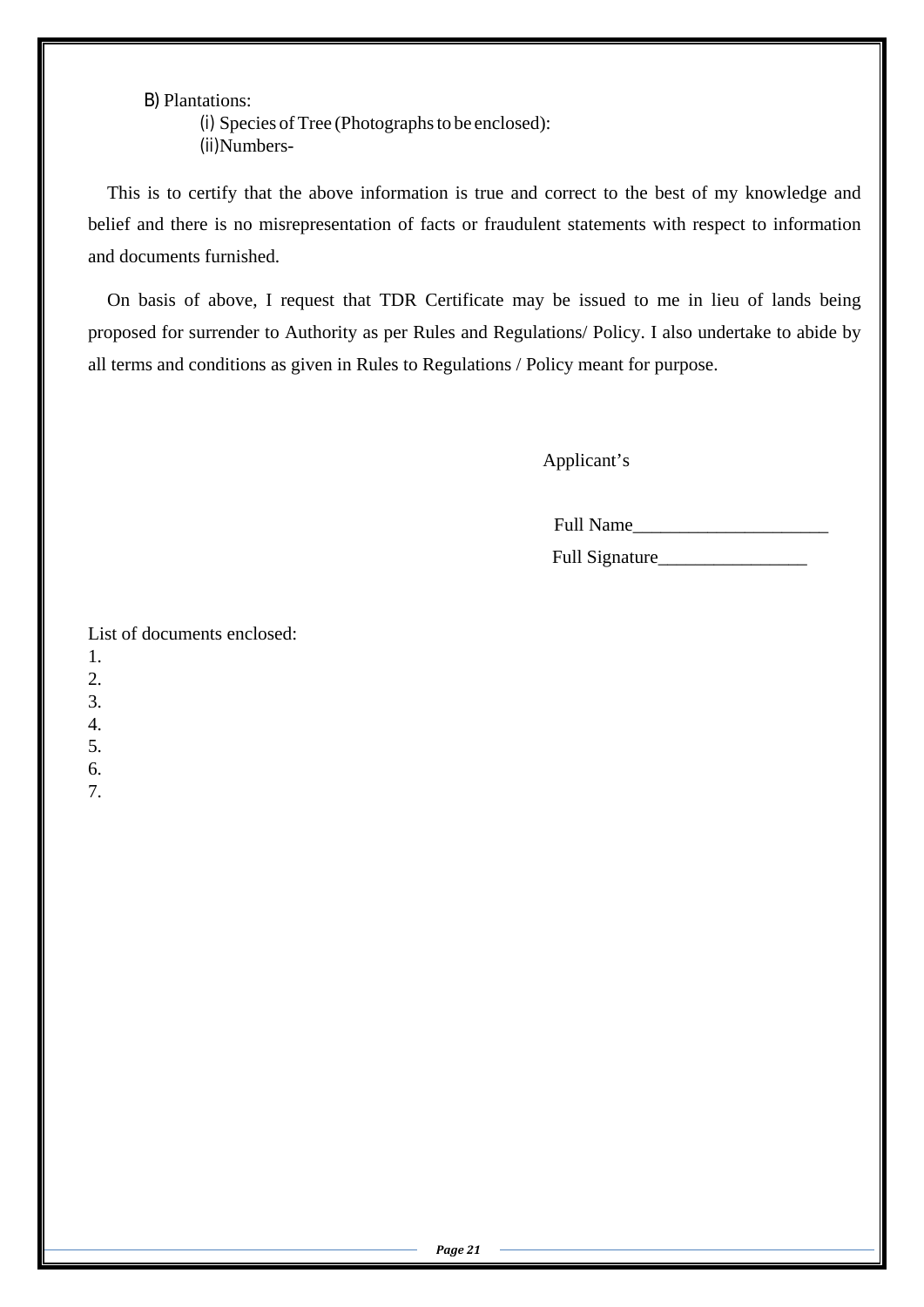## **FORM-II REGISTER FOR TDR APPLICATIONS**

| 1. Application Unique Number:   |  |
|---------------------------------|--|
| 2. Date of Receipt:             |  |
| 3. Name of applicant:           |  |
| 4. Address for correspondence : |  |
| 5. Mobile/TelephoneNo.          |  |
| 6. Email ID.                    |  |
|                                 |  |

7. Land Details:

| Village /  | Khasra                            | Plot       | Road on                       | Circle | Plantation/  |
|------------|-----------------------------------|------------|-------------------------------|--------|--------------|
| Local Body | No./Ward<br>No. (with<br>property | Area (sqm) | which the Plot<br>is situated | Rate   | Trees if any |
|            | no.)                              |            |                               |        |              |
|            |                                   |            |                               |        |              |
|            |                                   |            |                               |        |              |
|            |                                   |            |                               |        |              |

8. Status of Civil Construction on proposed Land for TDR—

1) Plinth Area in Square metres—

2) Type of Construction: — (RCC/Asbestos/Tin/Other (specifies):

3) Whether Photo submitted —Yes/No

9. Status of Plantation of trees, if any: —

(i) Species of Tree (Photographs to be enclosed): (iii) Numbers-

10. List of documents submitted:–

(i)

(ii)

(iii)

 $(iv)$ 

(v)

(vi)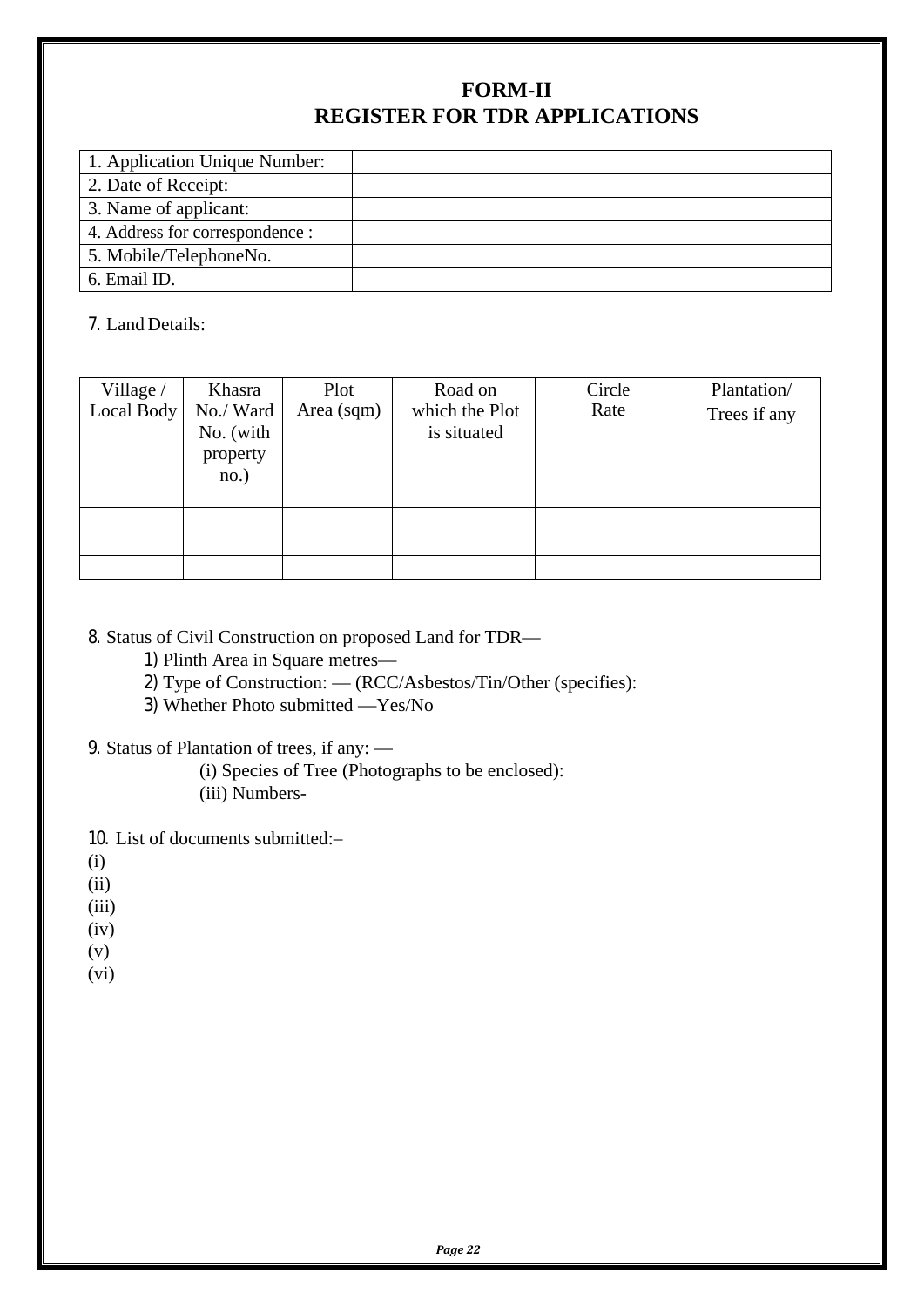## **FORM-III TRANSFERABLE DEVELOPMENTS RIGHT CERTIFICATE FOR DEVELOPMENT AERA**

TDR Certificate No. Sisued by: Development Authority.

#### **Validity is for five years from the Date of Issue**

1. This Certificate is issued under the provisions of Uttarakhand Transferable Development

Rights Policy, conferring Transferable Development Right measuring Square meter in favour of :-

Mr./Mrs./Ms.

2. The TDR Certificate is in lieu of land surrendered to Authority by these Certificate Holders.

3. The Land Schedule of the surrendered land is as follows:

 $(i)$  Village /Local Body:  $\_\_$ 

(ii) Khasra No./ Ward No.(alongwith property no.)

(iii) Area surrendered\_\_\_\_\_\_\_\_\_\_\_\_\_\_\_\_\_ Square metre (in words)

(iv) Value of the Plot (Rs./sqm)as per prevailing Circle Rate on date of issuance\_\_\_\_\_\_\_\_(in Rs)

(v) Landuse of the surrendered land in the Master Plan \_\_\_\_\_\_\_\_\_\_\_

- 4. The surrender to Authority was by way of a registered conveyance deed bearing deed No. date\_\_\_\_\_\_\_in the office of Sub Registrar\_\_\_\_\_\_\_\_in favour of \_\_\_\_\_\_\_\_\_\_\_\_\_\_\_\_\_\_Authority having office at  $\blacksquare$
- 5. Further these TDR Certificate can be transferred to anyone by applicant(s) by way of gift or sale.
- 6. TDRs conferred through this certificate can be transferred to any other persons as per these rules.
- 7. The TDR can be utilised/consumed at the sending plot or any other receiving plot within\_\_\_\_\_\_\_\_\_development plan area as per provisions of Uttarakhand Transferable Development Policy and subject to provisions of building norms, Master Plan/Zonal plan/TPS/LAP in force applicable for the receiving plot.
- 8. TDR Certificate can be further revalidated by the Authorized Officer before its expiry as per provisions of Uttarakhand Transferable Development Policy.

Date:

Place: Authorized Officer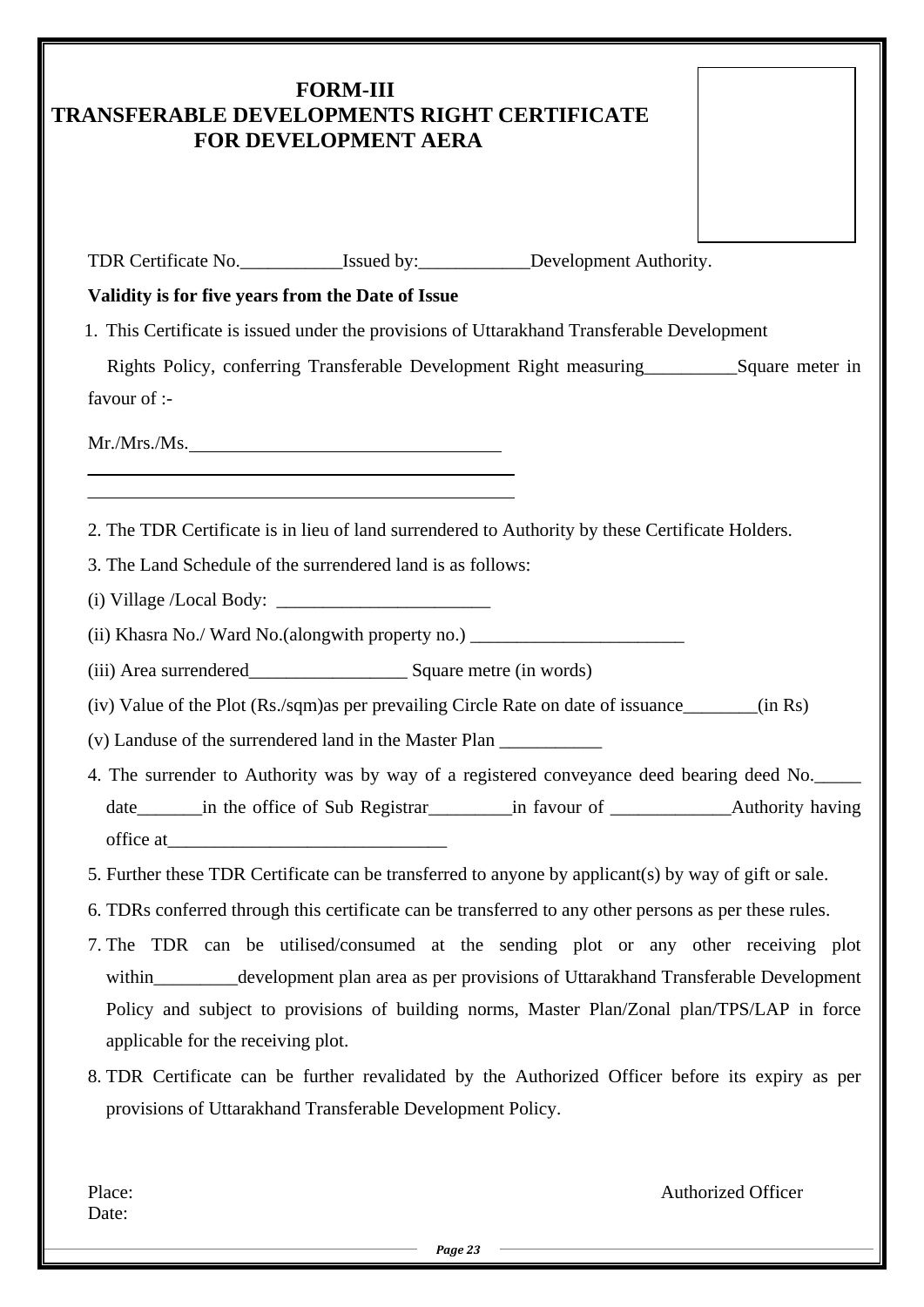# **FORM-IV LEDGER OF TRANSFRABLE DEVELOPMENT RIGHTS CERTIFICATE**

| Sl. | Unique No.     | Name of      | Address<br>for | Village/   |            | <b>Land Surrendered</b> |           |
|-----|----------------|--------------|----------------|------------|------------|-------------------------|-----------|
|     | of             | Applicant(s) | correspondence | Local body | Khasra     |                         | Plot Area |
|     | Application    |              |                |            | No./ Ward  | In                      | In        |
|     |                |              |                |            | No.        | figure                  | words     |
|     |                |              |                |            | (property) |                         |           |
|     |                |              |                |            | number)    |                         |           |
|     | $\overline{2}$ | 3            | 4              | 5          | 6          | 7                       | 8         |
|     |                |              |                |            |            |                         |           |
|     |                |              |                |            |            |                         |           |
|     |                |              |                |            |            |                         |           |
|     |                |              |                |            |            |                         |           |

| Certificate<br>issued for<br>Built up<br>area<br>(in sq.mtrs) | <b>TDR</b><br>Certificate<br>No. | Date of<br>issue | Received by | Date of<br>receipt | Remarks | Signature of<br>Officer |
|---------------------------------------------------------------|----------------------------------|------------------|-------------|--------------------|---------|-------------------------|
| 9                                                             | 10                               | 11               | 12          | 13                 | 14      | 15                      |
|                                                               |                                  |                  |             |                    |         |                         |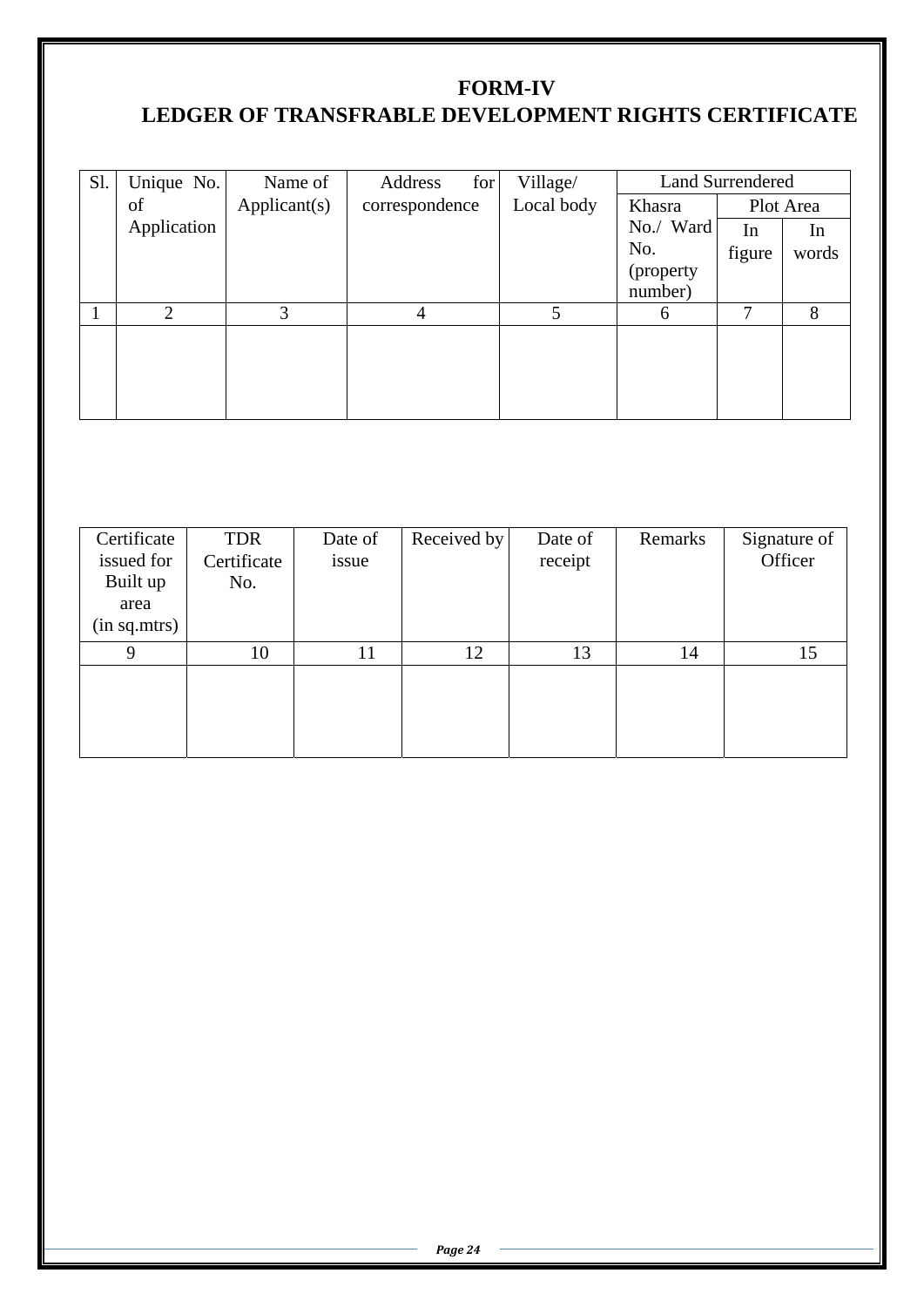## **FORM-V APPLICATION FOR TRANSFR OF TRANSFERABLE DEVELOPMENT**  RIGHTS CERTIFICATE IN DEVELOPMENT PLAN AREA

| Photograph of Owner        |                            | Photograph of<br>Transferee       |
|----------------------------|----------------------------|-----------------------------------|
| From:                      |                            | For Office use only               |
| Name of Applicant(s)       |                            |                                   |
| (Correspondence Address in |                            | Regd No.----------------------    |
| Capital Letter)            |                            | Date of receipt--                 |
| Mobile No.                 | -------------------------- | Transfer fee paid Rs.------------ |
| Email ID                   |                            | Challan No. & details             |
|                            |                            | with Date                         |

To,

The Vice Chairm,

**Development Authority** 

\_\_\_\_\_\_\_\_\_\_\_\_\_\_\_\_\_\_\_\_\_\_\_\_\_\_\_\_\_.

#### **Sub:- Request for transfer of Transferable Development Rights (TDRs) Certificate.**

Sir/Madam,

- 1- The Transferable Development Right Certificate issued in my/our favour as per particulars given below may kindly be transferred in favour of Mr/Ms\_\_\_\_\_\_\_\_\_\_\_\_\_\_\_\_\_\_\_\_\_as per details furnished below. The photocopy of the TDR Certificate duly self-attested is enclosed along with other requisite documents.
- 2- Particulars of TDR Certificate
	- A. Name of Owner(s):-
	- B. TDR Certificate No:-
	- C. Date of Issue:-
	- D. Extent of TDRs (in Sq. Metres):-

( In words)

(In figures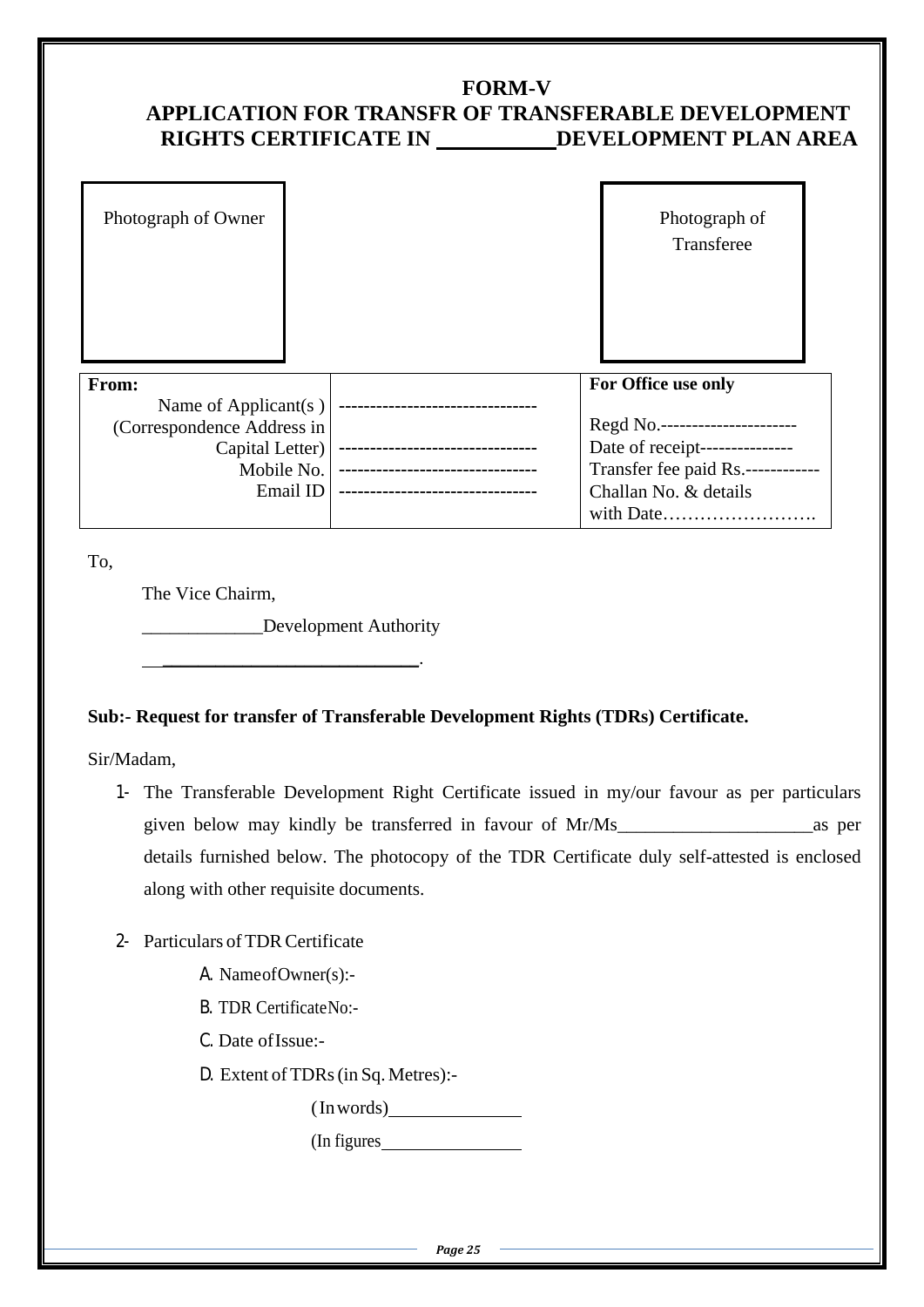| E. Land Schedule of surrendered land:- |
|----------------------------------------|
|                                        |

(i) Village: (ii) Khasra No.

 $(ii)(iii)$ Area:  $(in Sq. Meters):$ 

( In words)

(In figures

- 3- To be transferred to:
	- (1) Name of Transferee(s):-
	- (2) Correspondence Address:-
	- (3) E-mail ID:-
	- (4) Mobile No:-
	- (5) Amount of TDR proposed to be transferred:\_\_\_\_\_\_\_\_\_ (Sq. Mtr.)
	- $(6)$  (in figure  $\qquad \qquad$
	- $(in words)$

(which has been calculated as per the formulas given in section 14 of the policy)

All the considerations for such transfer shall be paid and received by the owner and transferee respectively prior to issue of transfer certificate. Development Authority and the Authorised Officer are indemnified against all liabilities arising out of such transfer. The information's furnished in the applications are true to the best of our knowledge and belief.

> Yours faithfully, Signature of Applicant(s) Name:

Signature of Transferee: Name: Address:

#### **List of documents to be attached:**

- 1- Application in prescribed form duly filled and signed. 2- Xerox copy of TDR Certificate duly signed.
- 3- Stamp size photograph 3 copies each) of owner applicant and transferee duly signed at the back.
- 4- ID proof copy of transferee duly signed.
- 5- Address proof copy of transferee duly signed.
- 6- Copy of the agreement in original for such transfer.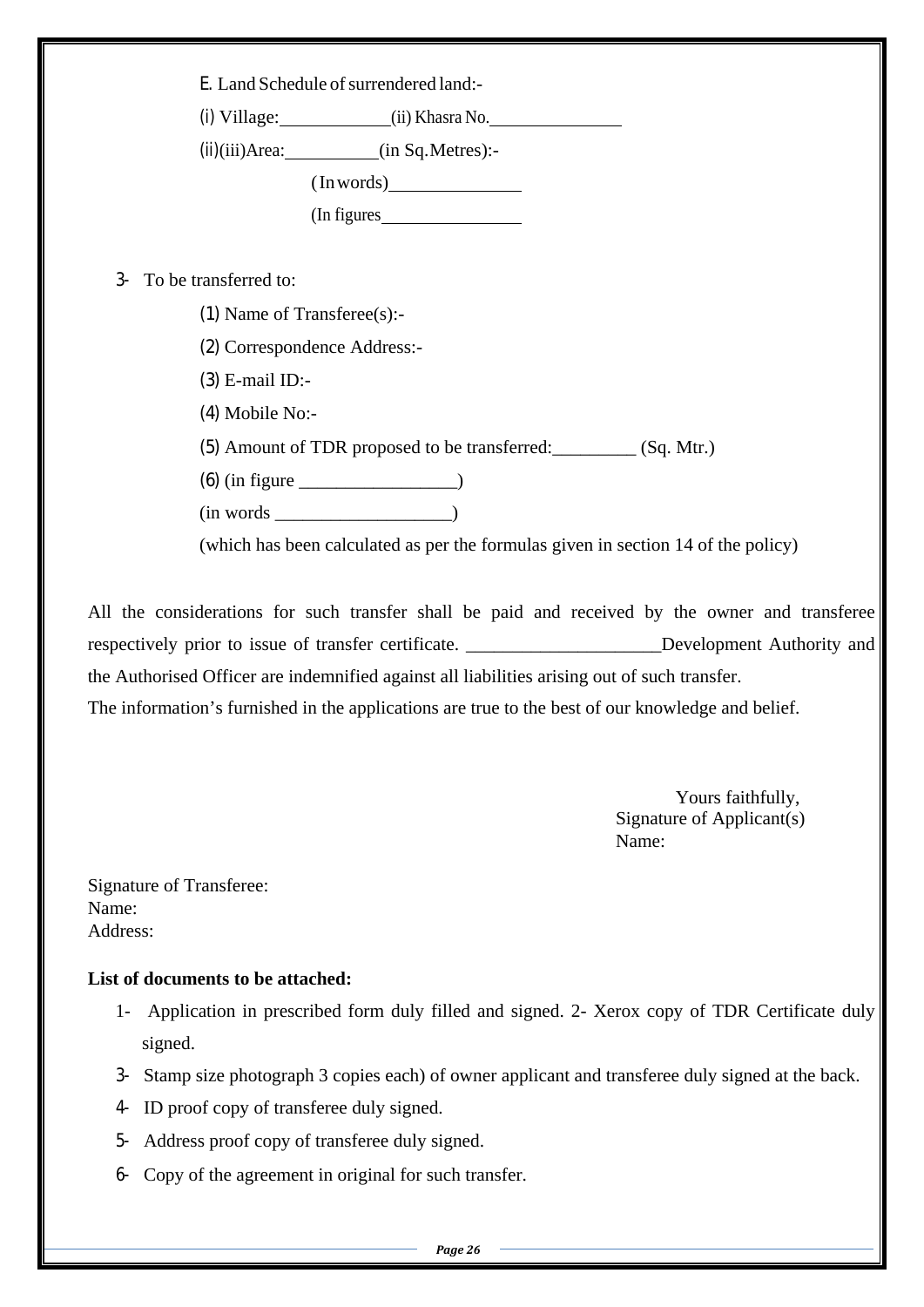# **FORM-VI (Register of applications received for transfer of TDRs)**

| S1. | Registration | Date of    | Name      | Correspondence | <b>TDR</b>  | Built            | of<br>$up$ Name |
|-----|--------------|------------|-----------|----------------|-------------|------------------|-----------------|
| No. | of<br>No.    | issue      | of        | Address        | Certificate | area             | Transferee      |
|     | application  | of         | Applicant |                | No. /       | available        | (s).            |
|     | Received.    | <b>TDR</b> | (s)       |                | Date        | in<br><b>TDR</b> |                 |
|     |              |            |           |                |             | in Sq.           |                 |
|     |              |            |           |                |             | mtr              |                 |
|     |              |            |           | 5              |             |                  |                 |
|     |              |            |           |                |             |                  |                 |
|     |              |            |           |                |             |                  |                 |
|     |              |            |           |                |             |                  |                 |
|     |              |            |           |                |             |                  |                 |

| Correspondence<br>address<br>of transferor $(s)$ | Built<br>up<br>area to be<br>transferred<br>(In Sq.<br>mtr.) | Fees<br>paid | Built<br>up<br>for<br>area<br>which<br>certificate<br>is<br>issued in<br>favour<br>of<br>transferee | <b>TDR</b><br>Certificate<br>of<br>No.<br>transferee | Date<br>of<br>issue | Signature<br>of<br>Officer |
|--------------------------------------------------|--------------------------------------------------------------|--------------|-----------------------------------------------------------------------------------------------------|------------------------------------------------------|---------------------|----------------------------|
| $\vert 9$                                        | 10                                                           | 11           | 12                                                                                                  | 13                                                   | 14                  | 15                         |
|                                                  |                                                              |              |                                                                                                     |                                                      |                     |                            |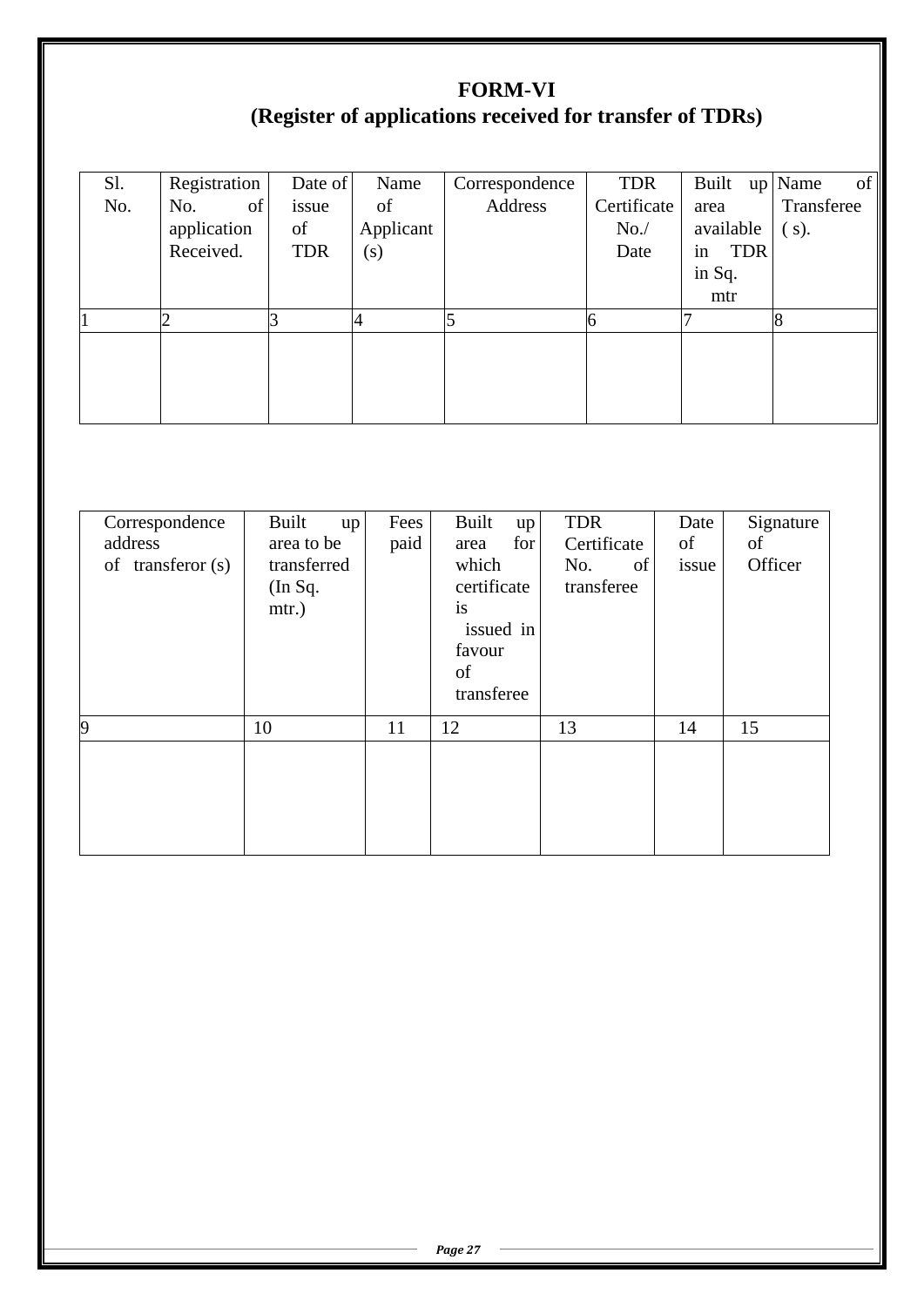# **FORM-VII Application for TDR certificate Utilization Order (TCUO)**

| From:                                                                                                                                                                                                                          |                                                    | For Office use only                                                                                                                                                                             |
|--------------------------------------------------------------------------------------------------------------------------------------------------------------------------------------------------------------------------------|----------------------------------------------------|-------------------------------------------------------------------------------------------------------------------------------------------------------------------------------------------------|
| Name of Applicant(s)                                                                                                                                                                                                           | ---------------------------------                  | Regd No.-----------------------                                                                                                                                                                 |
| (Correspondence Address in                                                                                                                                                                                                     | --------------------------------                   | Date of receipt---------------                                                                                                                                                                  |
|                                                                                                                                                                                                                                | Capital Letter)   -------------------------------  |                                                                                                                                                                                                 |
| Mobile No.                                                                                                                                                                                                                     | ---------------------------------                  |                                                                                                                                                                                                 |
| Email ID                                                                                                                                                                                                                       |                                                    | <b>Signature of Receiving Officer</b>                                                                                                                                                           |
| To,                                                                                                                                                                                                                            |                                                    |                                                                                                                                                                                                 |
| The Vice Chairman                                                                                                                                                                                                              |                                                    |                                                                                                                                                                                                 |
|                                                                                                                                                                                                                                | Development Authority                              |                                                                                                                                                                                                 |
|                                                                                                                                                                                                                                |                                                    |                                                                                                                                                                                                 |
| Sub:- Application for issue of TDR Certificate Utilisation Order(TCUO)                                                                                                                                                         |                                                    |                                                                                                                                                                                                 |
| Sir,                                                                                                                                                                                                                           |                                                    |                                                                                                                                                                                                 |
| is enclosed.                                                                                                                                                                                                                   |                                                    | The details of TDR Certificate(s) issued in my /our favour is/are as follows, the photocopy of which                                                                                            |
|                                                                                                                                                                                                                                |                                                    |                                                                                                                                                                                                 |
| I. Name: 1. 2008. [1] 2010 11: 2010 12: 2010 12: 2010 12: 2010 12: 2010 12: 2010 12: 2010 12: 2010 12: 2010 12: 2010 12: 2010 12: 2010 12: 2010 12: 2010 12: 2010 12: 2010 12: 2010 12: 2010 12: 2010 12: 2010 12: 2010 12: 20 |                                                    |                                                                                                                                                                                                 |
|                                                                                                                                                                                                                                |                                                    |                                                                                                                                                                                                 |
|                                                                                                                                                                                                                                | TDR Certificate No.                                |                                                                                                                                                                                                 |
|                                                                                                                                                                                                                                | Date of Issue-<br>Built up area granted in Sq.mtr. | $($ Infigure $\qquad$                                                                                                                                                                           |
|                                                                                                                                                                                                                                |                                                    | $(\text{In words})$ (In words $\qquad \qquad$ )                                                                                                                                                 |
| II. Details of Sending plot                                                                                                                                                                                                    |                                                    |                                                                                                                                                                                                 |
| (i) Village / Local body:-_                                                                                                                                                                                                    |                                                    |                                                                                                                                                                                                 |
|                                                                                                                                                                                                                                |                                                    |                                                                                                                                                                                                 |
|                                                                                                                                                                                                                                | (iii) Plot Area (Sq. mtr) (Infigure (Infigure )    |                                                                                                                                                                                                 |
|                                                                                                                                                                                                                                | $(\text{In words})$ (In words $\qquad$             |                                                                                                                                                                                                 |
|                                                                                                                                                                                                                                |                                                    | (iv) Value of plot (Rs./sqm) as per prevailing circle rate on date of issuance of TDR_______<br>(v) Value of plot (Rs./sqm) as per prevailing circle rate on date of issuance of utilization of |
| $\begin{tabular}{c} TDR \hspace{1.5cm} & \hspace{1.5cm} \textbf{---} \hspace{1.2cm} \\ \end{tabular}$                                                                                                                          |                                                    |                                                                                                                                                                                                 |
| III. TDR Utilisation order for Transferable Development Right (TDRs) to an extent of                                                                                                                                           |                                                    |                                                                                                                                                                                                 |
| Sq.mtrs. (In words                                                                                                                                                                                                             |                                                    |                                                                                                                                                                                                 |
|                                                                                                                                                                                                                                |                                                    | calculated as per the provision of section 14 of the policy,<br>may be issued in my/our favour for utilisation of the same in receiving plot. The details of the location of                    |
| receiving plot is furnished herewith.                                                                                                                                                                                          |                                                    |                                                                                                                                                                                                 |
|                                                                                                                                                                                                                                |                                                    |                                                                                                                                                                                                 |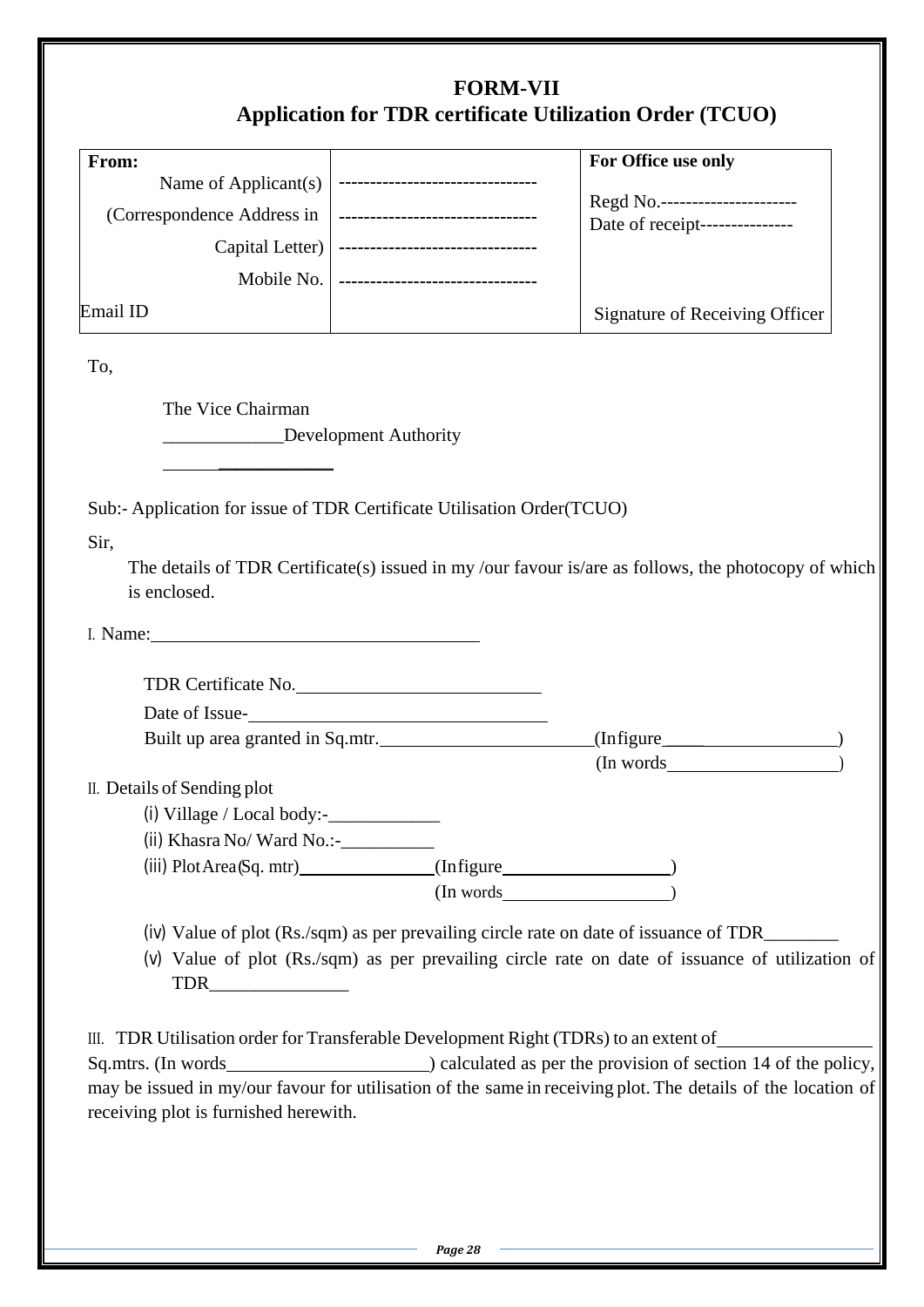| $(i)$ Village / Local body:- $\_\_\_\_\_\_\_\_\_\_\_\_\_\_\_\_\_\_\_\_$                           |                   |
|---------------------------------------------------------------------------------------------------|-------------------|
|                                                                                                   |                   |
| (iv) Plot Area (Sq. mtr) (Infigure (Infigure 1)                                                   |                   |
|                                                                                                   | $(In words__$     |
| (vi) Value of plot (Rs./sqm) as per prevailing circle rate on date of utilization of TDR ________ |                   |
|                                                                                                   |                   |
| It is requested to kindly issue utilization order as applied for and oblige                       |                   |
|                                                                                                   | Yours faithfully, |
|                                                                                                   |                   |
| Place:                                                                                            | Signature:        |
| Date:                                                                                             | Name:             |
| List of documents Enclosed:                                                                       |                   |
|                                                                                                   |                   |
|                                                                                                   |                   |
| 3. Revenue sketch map plan of the receiving plot                                                  |                   |
| 4. Google Map and google-co-ordinates of the receiving plot.                                      |                   |
| 5. Ownership document/ROR copy of receiving plot.                                                 |                   |
|                                                                                                   |                   |
|                                                                                                   |                   |
|                                                                                                   |                   |
|                                                                                                   |                   |
|                                                                                                   |                   |
|                                                                                                   |                   |
|                                                                                                   |                   |
|                                                                                                   |                   |
|                                                                                                   |                   |
|                                                                                                   |                   |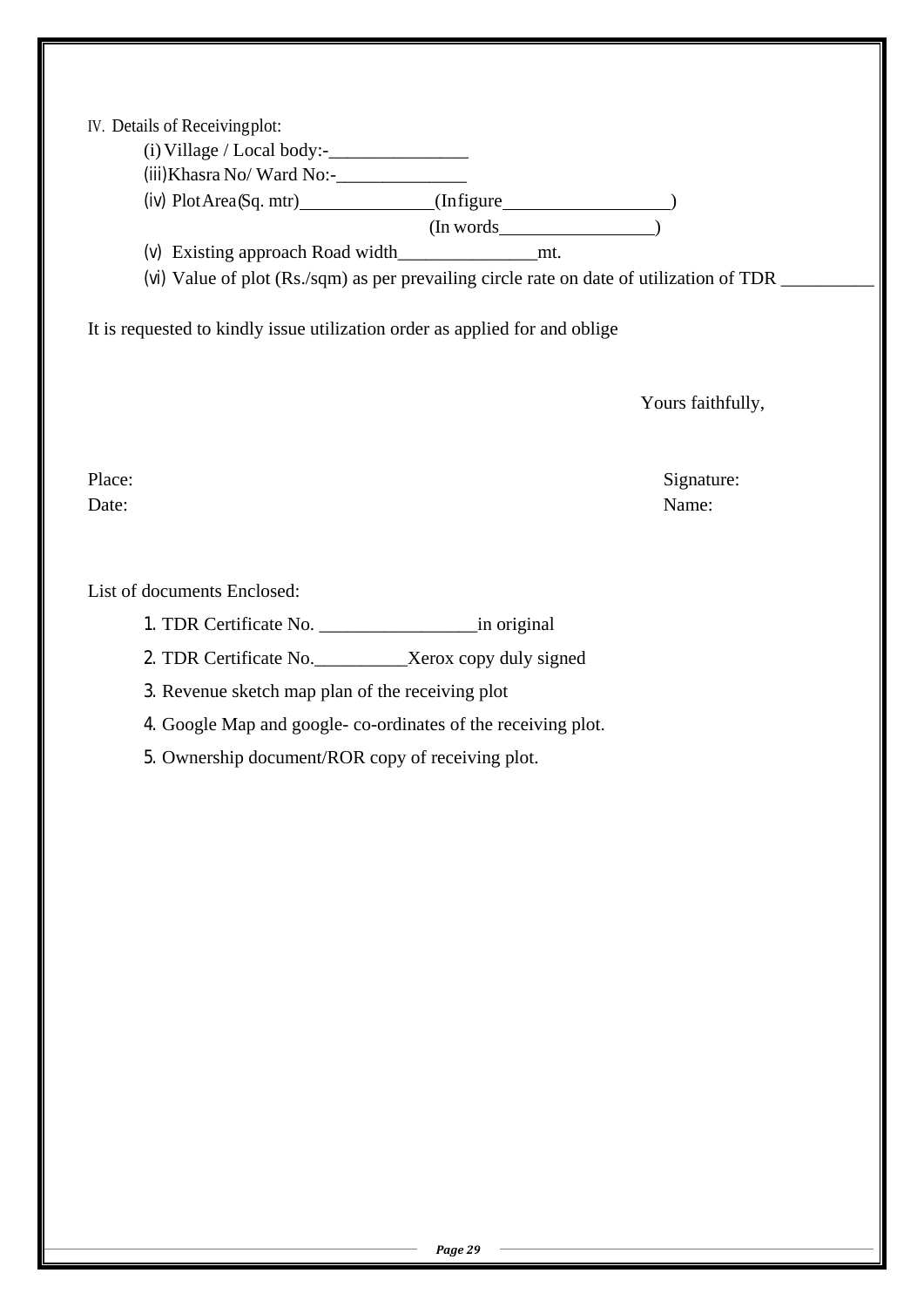# **FORM-VIII**

# **Register of Applications Received for Utilisation of TDR Certificate. To be maintained by Development Authority**

| Sl. | Date of | Regd. | Name of      | Correspon | <b>TDR</b>     | Date of     | Total extent |
|-----|---------|-------|--------------|-----------|----------------|-------------|--------------|
| No. | receipt | No.   | Applicant(s) | dence     | Certificate    | issue of    | of TDRs.     |
|     |         |       |              | Address   | N <sub>0</sub> | <b>TDR</b>  | (In Square)  |
|     |         |       |              |           |                | Certificate | mtrs.)       |
|     |         |       |              |           |                |             |              |
|     |         |       |              |           | h              |             |              |
|     |         |       |              |           |                |             |              |
|     |         |       |              |           |                |             |              |

|                 | <b>Details of Sending Plots</b> | original    | Details of the   Correspondence<br>Address |    |
|-----------------|---------------------------------|-------------|--------------------------------------------|----|
| Village<br>body | Local Khasra No./<br>Ward no.   | Circle Rate | owner<br>Οt<br>Receiving<br>plot           |    |
|                 | 10                              |             | 12                                         | 13 |
|                 |                                 |             |                                            |    |

|                          | Details of Receiving Plots | Utilization        | Extent of TDR     |                                                   |  |
|--------------------------|----------------------------|--------------------|-------------------|---------------------------------------------------|--|
| Village<br>Local<br>body | Khasra No./<br>Ward no.    | <b>Circle Rate</b> | order<br>No./date | mtrs.)<br>(in Sq.<br>permitted for<br>utilization |  |
| 14                       |                            | 16                 |                   | 18                                                |  |
|                          |                            |                    |                   |                                                   |  |

|            | Balance extent Building plan File | Remarks | of<br>Signature  | Counter                    |
|------------|-----------------------------------|---------|------------------|----------------------------|
| of TDR     | No.                               |         | Planning Officer | signature<br><sub>of</sub> |
| (in square |                                   |         |                  | Authorised                 |
| meters)    |                                   |         |                  | Officer by VC              |
| 19         | 20                                | 21      | 22               | 23                         |
|            |                                   |         |                  |                            |
|            |                                   |         |                  |                            |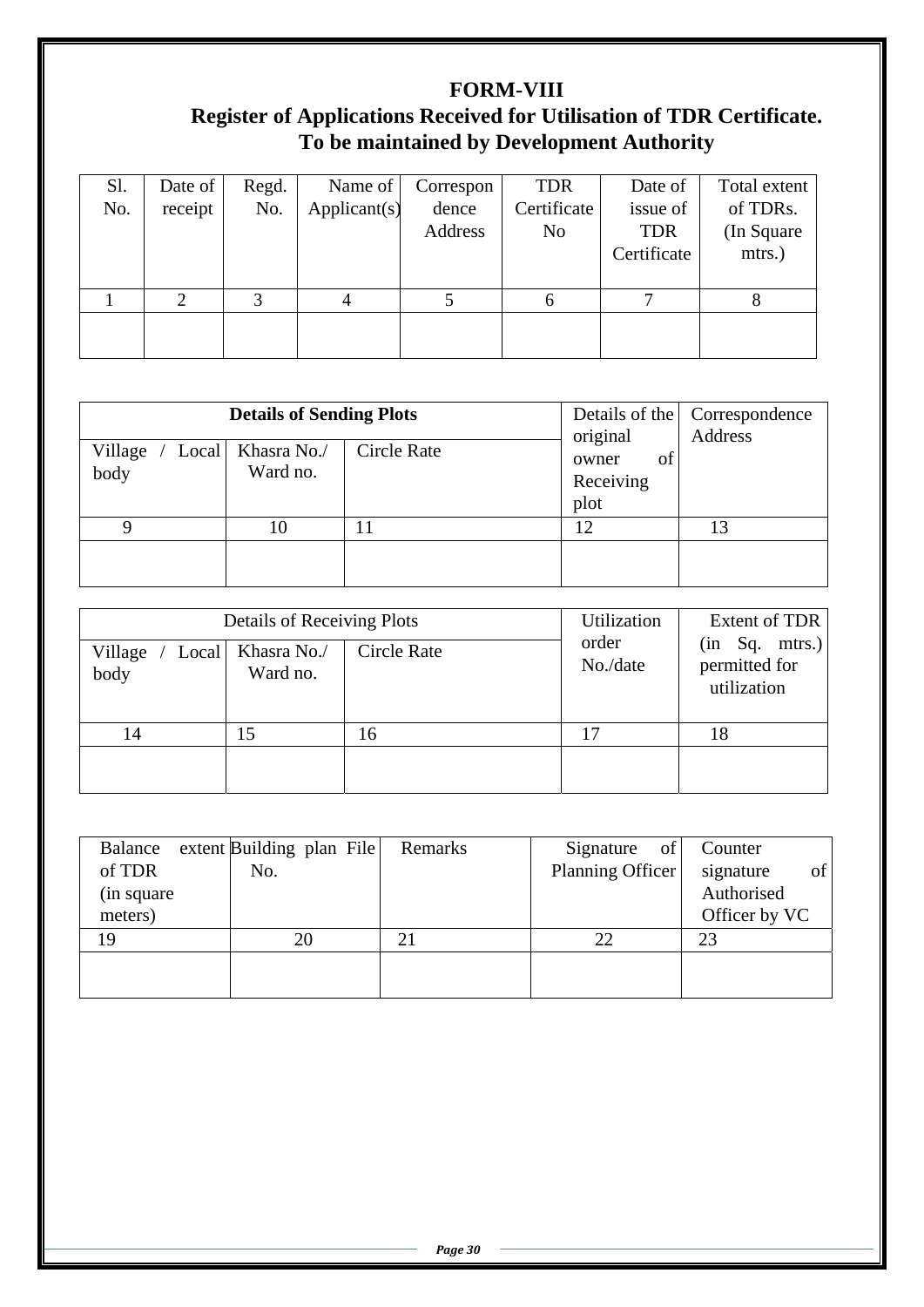# **FORM-IX**

|    |                                                                                   | <b>Transferable Development Rights Certificate Utilization</b><br>Order (TCUO) ORDER                                                                                                          |
|----|-----------------------------------------------------------------------------------|-----------------------------------------------------------------------------------------------------------------------------------------------------------------------------------------------|
|    | Whereas,                                                                          |                                                                                                                                                                                               |
|    | Mr.Mrs.M/s.<br>(Address)                                                          |                                                                                                                                                                                               |
|    |                                                                                   | along with all requisite documents and fees, had made an application vide Application Unique No.:<br>dated ________ for issue of TDR Certificate Utilization Order/TCUO to the Vice Chairman. |
| 2. |                                                                                   | After, scrutiny of all relevant documents, the applicant Mr/Mrs/Ms is hereby permitted to utilise TDR                                                                                         |
|    | plot as per schedule given below:                                                 |                                                                                                                                                                                               |
|    |                                                                                   |                                                                                                                                                                                               |
|    |                                                                                   |                                                                                                                                                                                               |
|    | Details of Sending Plot<br>i) Village / Local body:-<br>(ii) Khasra No/Ward No.:- | Details of Receiving Plot<br>i) Village / Local body:-<br>(ii) Khasra No/Ward No.:-                                                                                                           |
|    | (iii) Area Sq.mtr.                                                                | (iii) Area Sq.mtr.                                                                                                                                                                            |
|    | $(In figure \_ )$<br>$($ In words $\qquad \qquad$ (                               | $(In figure \_ \_ \_ \_ \)$                                                                                                                                                                   |
|    |                                                                                   | $(\text{In words})$ (In words $\qquad \qquad$                                                                                                                                                 |
| 3. |                                                                                   | The TDR Certificate No. 6. 0. 06 Mr./Mrs./Ms. 2008. 2010. [1] the cancelled and                                                                                                               |
|    |                                                                                   | Fresh TDRs Certificate be issued for balance TDRs available and requisite entries shall be made by the                                                                                        |
|    | officials concerned in respective registers and documents forthwith.              |                                                                                                                                                                                               |
|    |                                                                                   | 4. Further this TCUO is to be processed/allowed/cancelled as per the provisions of Uttarakhand TDR Policy                                                                                     |
|    | only.                                                                             |                                                                                                                                                                                               |
|    |                                                                                   |                                                                                                                                                                                               |
|    |                                                                                   | By order of Vice-Chairman                                                                                                                                                                     |
|    | $LetterNo.$ $Dt$                                                                  |                                                                                                                                                                                               |
|    |                                                                                   |                                                                                                                                                                                               |
|    | Copy to:                                                                          |                                                                                                                                                                                               |
|    |                                                                                   | in reference to his/her/their application dated____________ for information and necessary action.                                                                                             |
|    |                                                                                   |                                                                                                                                                                                               |
|    |                                                                                   |                                                                                                                                                                                               |
|    |                                                                                   | <b>Authorized Officer</b>                                                                                                                                                                     |
|    |                                                                                   |                                                                                                                                                                                               |
|    |                                                                                   |                                                                                                                                                                                               |
|    |                                                                                   | Page 31                                                                                                                                                                                       |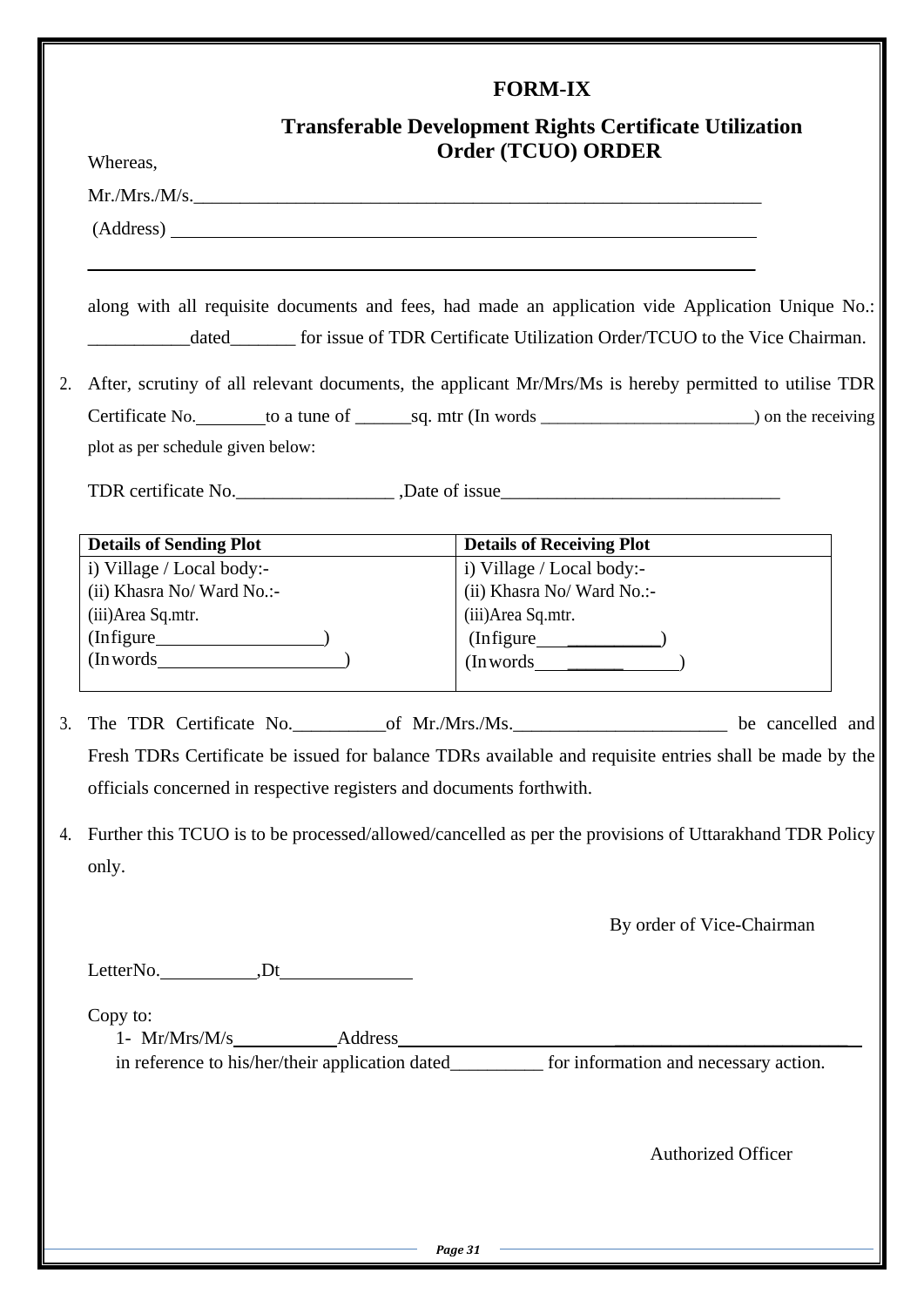# **FORM –X REGISTERS OF TDR CERTIFICATE UTILISATION ORDER**

| Sl. | Order | Date | Name of   | Address for    | <b>TDR</b> Certificate | Total extent of        |
|-----|-------|------|-----------|----------------|------------------------|------------------------|
| No. | No.   |      | The       | correspondence | No./Date against       | TDR in the             |
|     |       |      | Applicant |                | which TCUO             | <b>TDR</b> Certificate |
|     |       |      |           |                | issued.                | (Sq. Mtr.)             |
|     | 2     | 3    |           |                |                        |                        |
|     |       |      |           |                |                        |                        |
|     |       |      |           |                |                        |                        |
|     |       |      |           |                |                        |                        |
|     |       |      |           |                |                        |                        |

| Receiving plot details | Extent<br><b>TDR</b><br>allowed For<br>utilization | of         | Name<br>Original<br>TDR <sub>s</sub><br>Certificate | of | <b>Balance</b><br>TDRs left<br>in TDR<br>(In | Signature of<br>Authorised<br>Officer | Remarks |    |    |
|------------------------|----------------------------------------------------|------------|-----------------------------------------------------|----|----------------------------------------------|---------------------------------------|---------|----|----|
|                        | Under<br><b>TCUO</b>                               | (In        | holder,<br>any                                      | if | Sq.mtr.)                                     |                                       |         |    |    |
|                        |                                                    |            | Sq. Mtr.)                                           |    |                                              |                                       |         |    |    |
| Village                | Khasra                                             | Area       |                                                     |    |                                              |                                       |         |    |    |
| /local                 | No.                                                | (in        |                                                     |    |                                              |                                       |         |    |    |
| body                   | /Ward                                              | sqm)       |                                                     |    |                                              |                                       |         |    |    |
|                        | No.                                                | receive    |                                                     |    |                                              |                                       |         |    |    |
|                        |                                                    | d<br>as    |                                                     |    |                                              |                                       |         |    |    |
|                        |                                                    | <b>TDR</b> |                                                     |    |                                              |                                       |         |    |    |
| 8                      | 9                                                  | 10         |                                                     | 11 | 12                                           |                                       | 13      | 14 | 15 |
|                        |                                                    |            |                                                     |    |                                              |                                       |         |    |    |
|                        |                                                    |            |                                                     |    |                                              |                                       |         |    |    |
|                        |                                                    |            |                                                     |    |                                              |                                       |         |    |    |
|                        |                                                    |            |                                                     |    |                                              |                                       |         |    |    |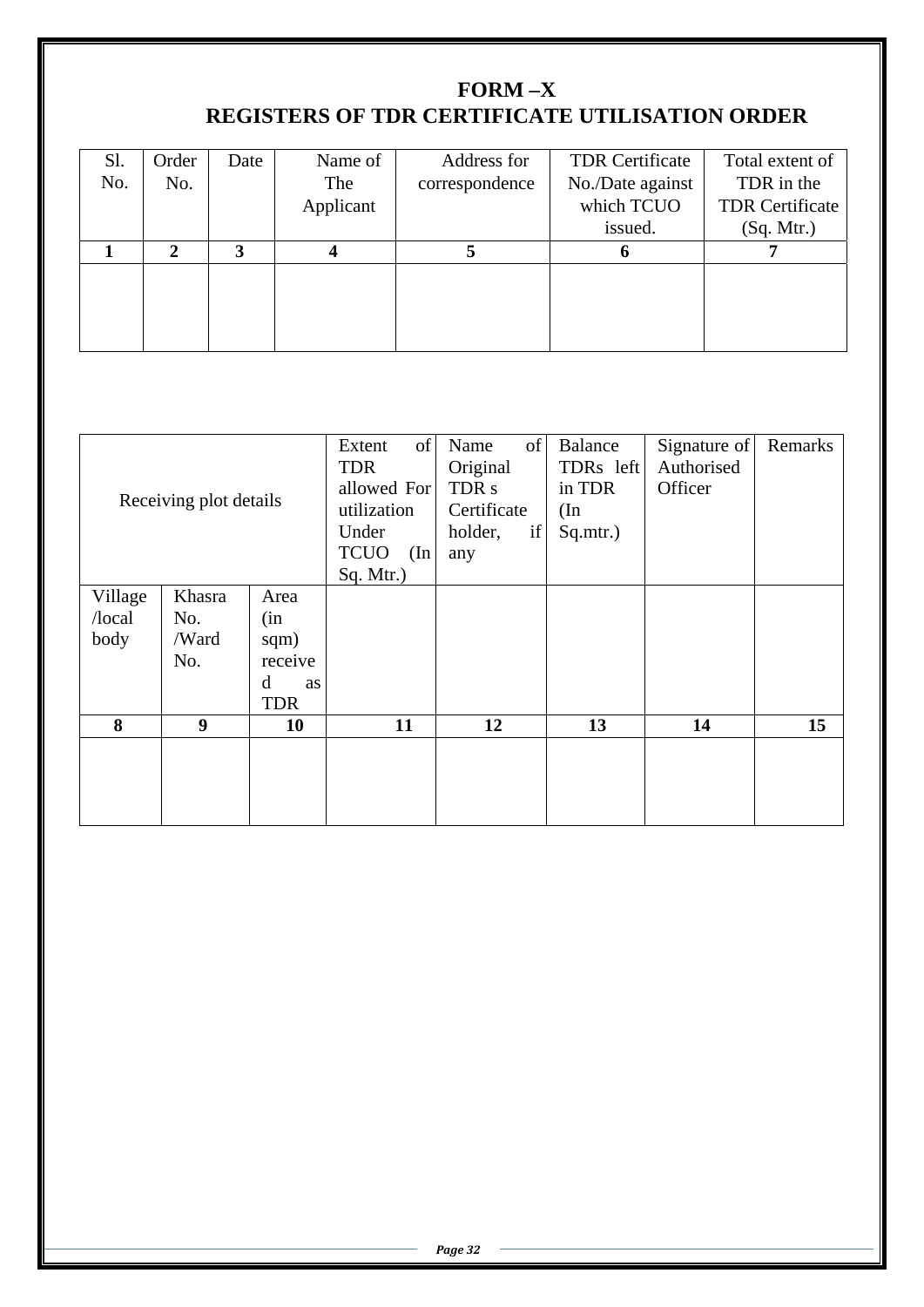# **FORM-XI Registers of Consumed TCUOs**

| SI. |                | Details of TCUO |             |            | Sending plot details |      |         | Receiving Plot details |          |  |
|-----|----------------|-----------------|-------------|------------|----------------------|------|---------|------------------------|----------|--|
| No  | N <sub>o</sub> | Date            | Extent      | of Village | Khasra               | Plot | Village | Khasra                 | Plot     |  |
|     |                |                 | <b>TDRs</b> |            | N <sub>o</sub>       | Area |         | No.                    | Area (In |  |
|     |                |                 | (Sqm)       |            |                      | (In  |         |                        | sqm)     |  |
|     |                |                 |             |            |                      | sqm) |         |                        |          |  |
|     | $\overline{2}$ | 3               | 4           | 5          | 6                    | 7    | 8       | 9                      | 10       |  |
|     |                |                 |             |            |                      |      |         |                        |          |  |
|     |                |                 |             |            |                      |      |         |                        |          |  |
|     |                |                 |             |            |                      |      |         |                        |          |  |
|     |                |                 |             |            |                      |      |         |                        |          |  |

| <b>TDRs</b> |          | Details of Building |                            | Name of Applicants |    | Signature | Signature  |
|-------------|----------|---------------------|----------------------------|--------------------|----|-----------|------------|
| consumed    | plan     |                     | in whose favour            |                    |    | οf        | of         |
| in square   | approved |                     | <b>Building Permission</b> |                    |    | Planning  | Authorised |
| meter       |          |                     | was                        |                    |    | Officer   | Officer    |
|             |          |                     | issued                     |                    |    |           |            |
|             | File No. | Date                | Letter No.                 | Date               |    |           |            |
| 11          | 12       | 13                  | 14                         | 15                 | 16 | 17        | 18         |
|             |          |                     |                            |                    |    |           |            |
|             |          |                     |                            |                    |    |           |            |
|             |          |                     |                            |                    |    |           |            |
|             |          |                     |                            |                    |    |           |            |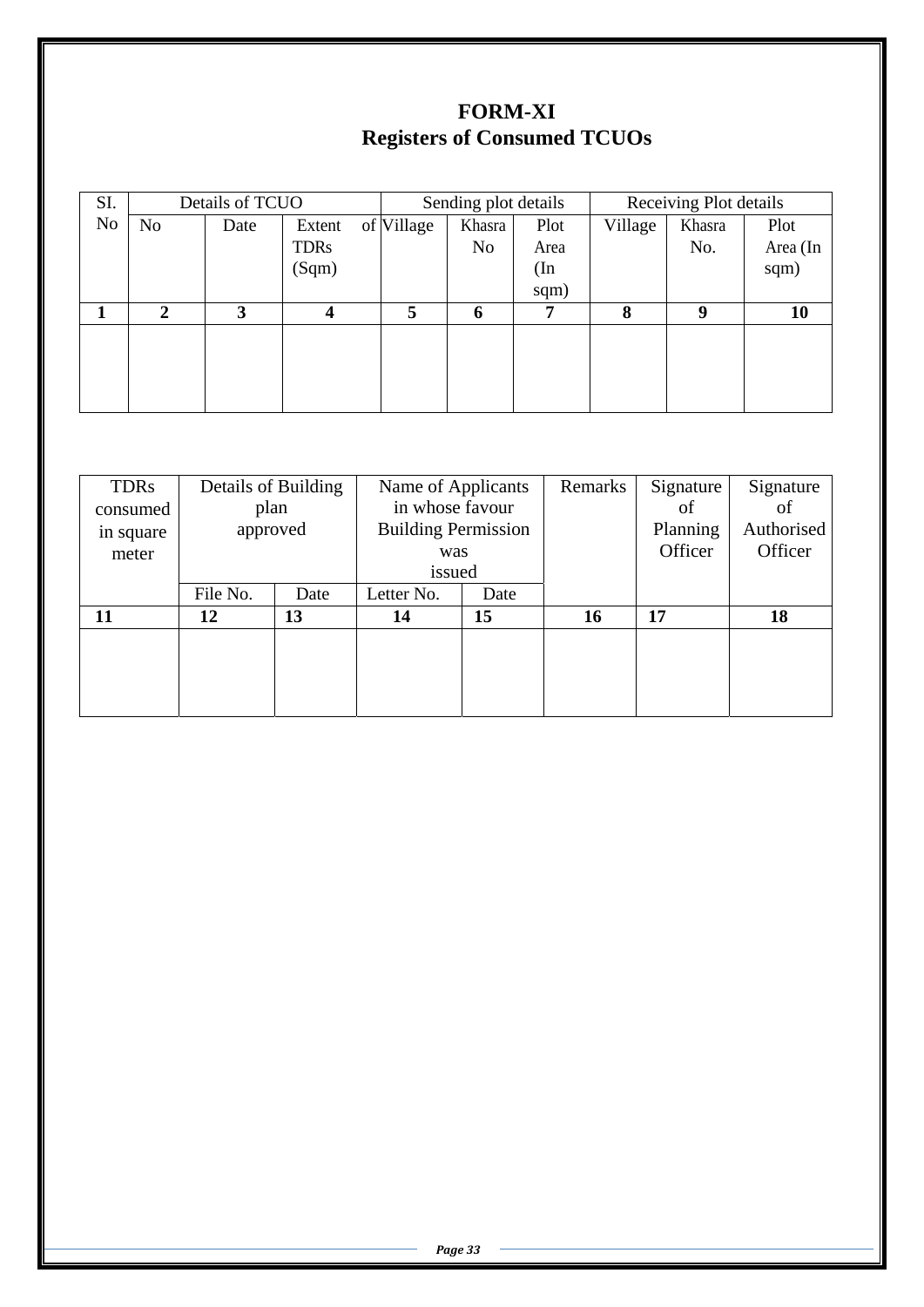# **FORM-XII Processing Fee Details**

| Processing Fee for Submission of Application |                        |
|----------------------------------------------|------------------------|
| for                                          | R <sub>s</sub> 1000.00 |
| <b>TDR</b>                                   |                        |
| Processing Fee for Submission of Application |                        |
| for                                          | R <sub>s</sub> 2000.00 |
| <b>TDR Utilization Order</b>                 |                        |
| Processing Fee for Submission of Application |                        |
| for                                          | Rs 3000.00             |
| <b>Transfer of TDR</b>                       |                        |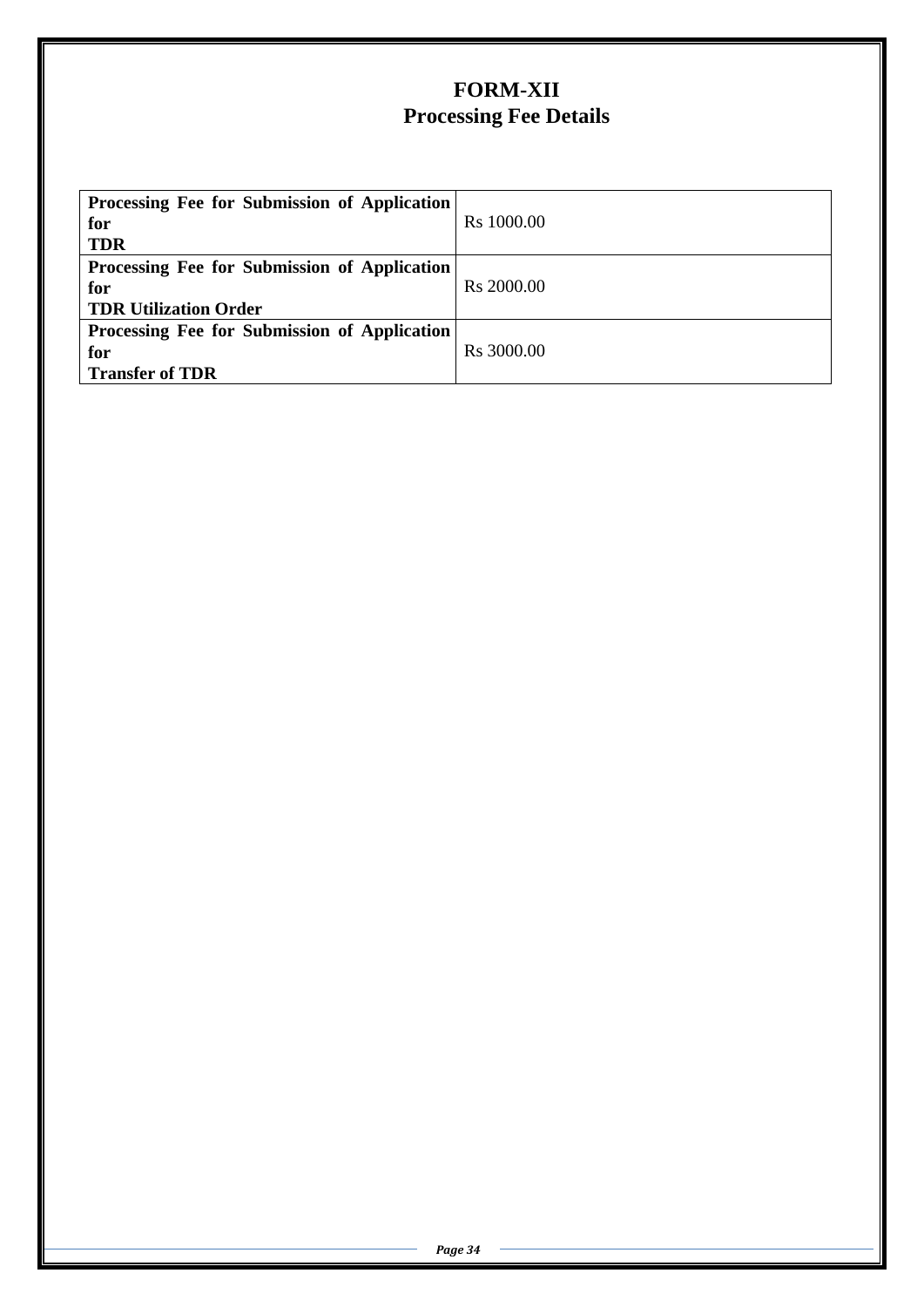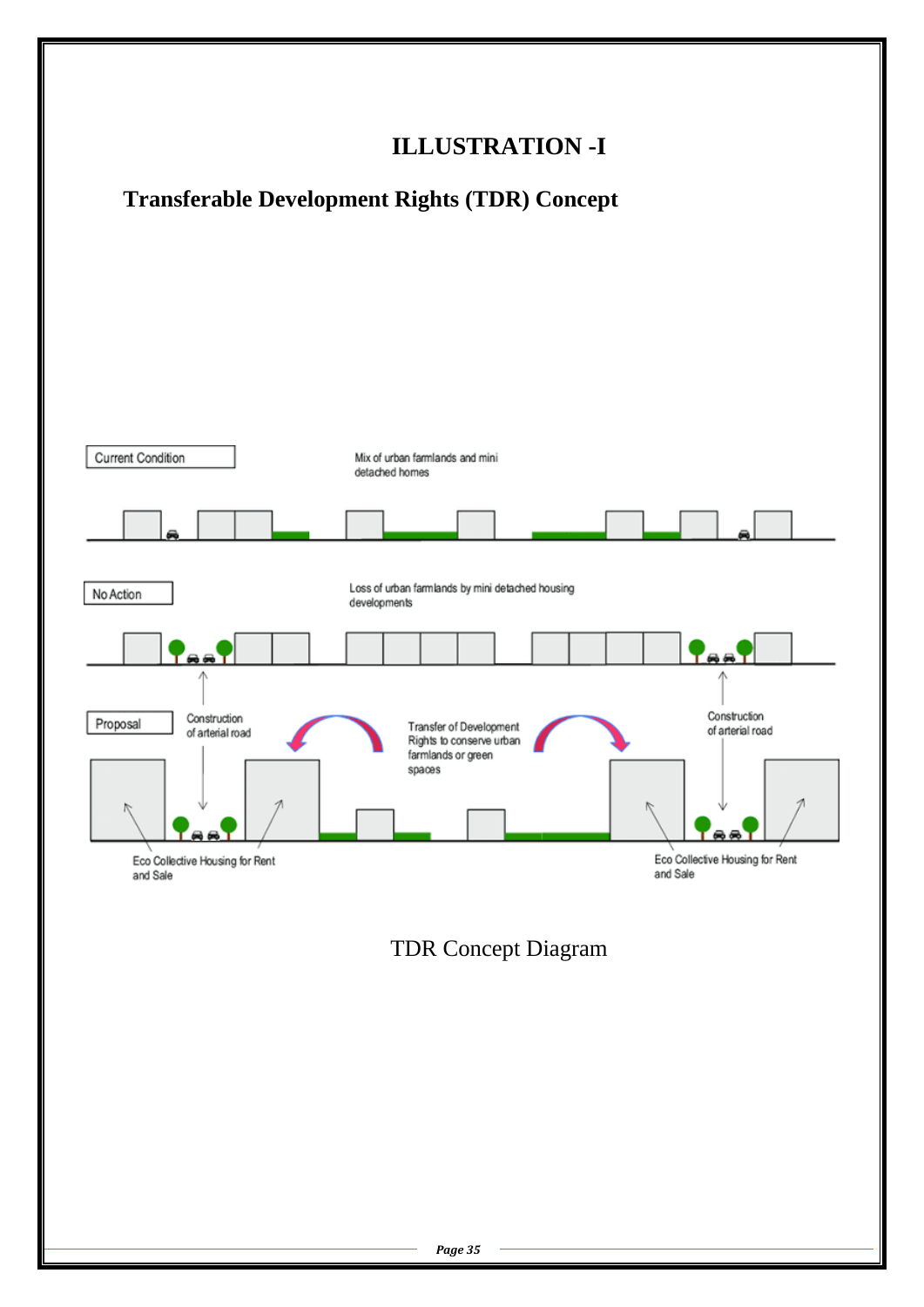# **ILLUSTRATION –II**

## **TDR for Historic Building**